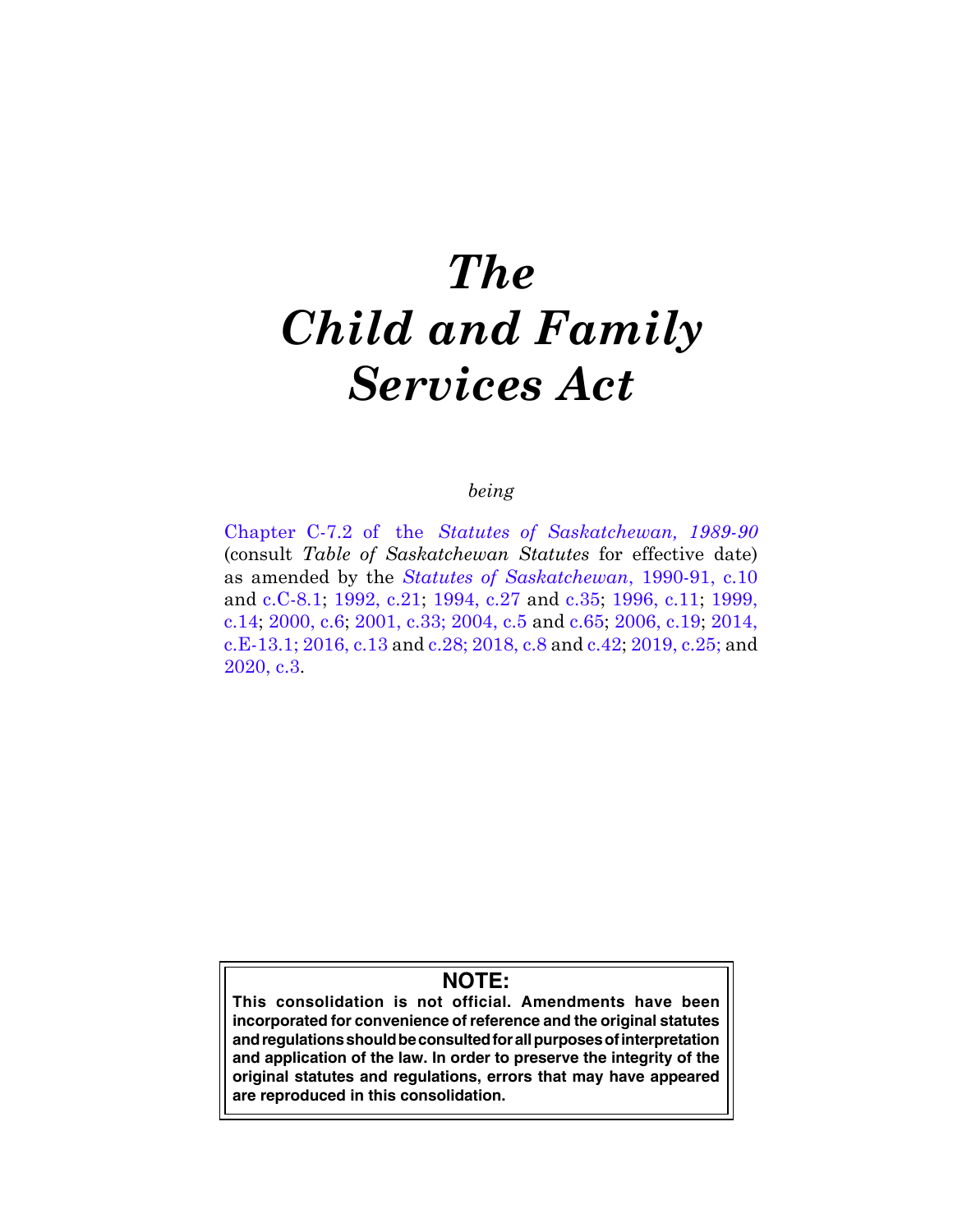#### PART I

#### **Title, Interpretation and Purpose**

- Short title
- Interpretation
- Purpose
- Child's best interests

#### PART II

## **Services to Families**

- Family services
- Facilities
- Emergency care
- Interim care, child under 12
- Agreements for residential services
- Agreements re child over 16

#### PART III

#### **Child Protection**

- Child in need of protection
- Duty to report
- Duty to investigate
- 13.1 Warrant for access to child
- Duty to offer family services
- Dispute resolution services
- Protective intervention orders
- Apprehension
- Apprehension persons aged 16 and 17
- 19 Notification
- Repealed
- Child returned
- Fixing day for hearing
- 23 Persons having sufficient interest
- Notice of hearing
- Withdrawal
- Order prohibiting publication
- Record of proceedings
- Evidence of witnesses
- Child may be heard
- Evidence from other proceedings
- Admissions, agreed facts
- Assessment
- Time limit
- Adjournments
- Interim orders
- Protection hearing
- Orders re child in need of protection
- Expiry of orders
- Variation

#### PART IV

#### **Review Panels and Family Services Board**

- Repealed
- Repealed
- Repealed
- Repealed

#### PART V

#### **Voluntary Committal**

- Interpretation of Part
- Repealed
- Voluntary committal
- Independent advice
- Effect of voluntary committal
- Dispensing with signature
- Return of child

#### PART VI

#### **Children in the Care of the Minister**

- Interpretation of Part, **"child"**
- Minister's responsibilities for children in care
- Placement considerations
- Foster care agreements
- Support by minister
- Extension of support

## PART VII

#### **Administration**

- 57 Directors, officers
- Delegation
- Agreements
- Reciprocal agreements
- Aboriginal child welfare agreements
- Execution of agreements
- 62.1 Agreement provisions

#### PART VIII

## **Appeals**

- Appeal to Queen's Bench
- Appeal to Court of Appeal
- Costs
- Finality of certain orders

#### PART IX **General**

- Information on status
- Termination of committal
- Extra-provincial orders
- Representation
- Criminal Code
- Subpoena
- Minister and others not compellable to give evidence
- 74 Confidentiality
- Documents forwarded to director
- Time
- Notice
- Procedural defects
- Immunity
- Regulations Offences

 Warrant Transitional Coming into force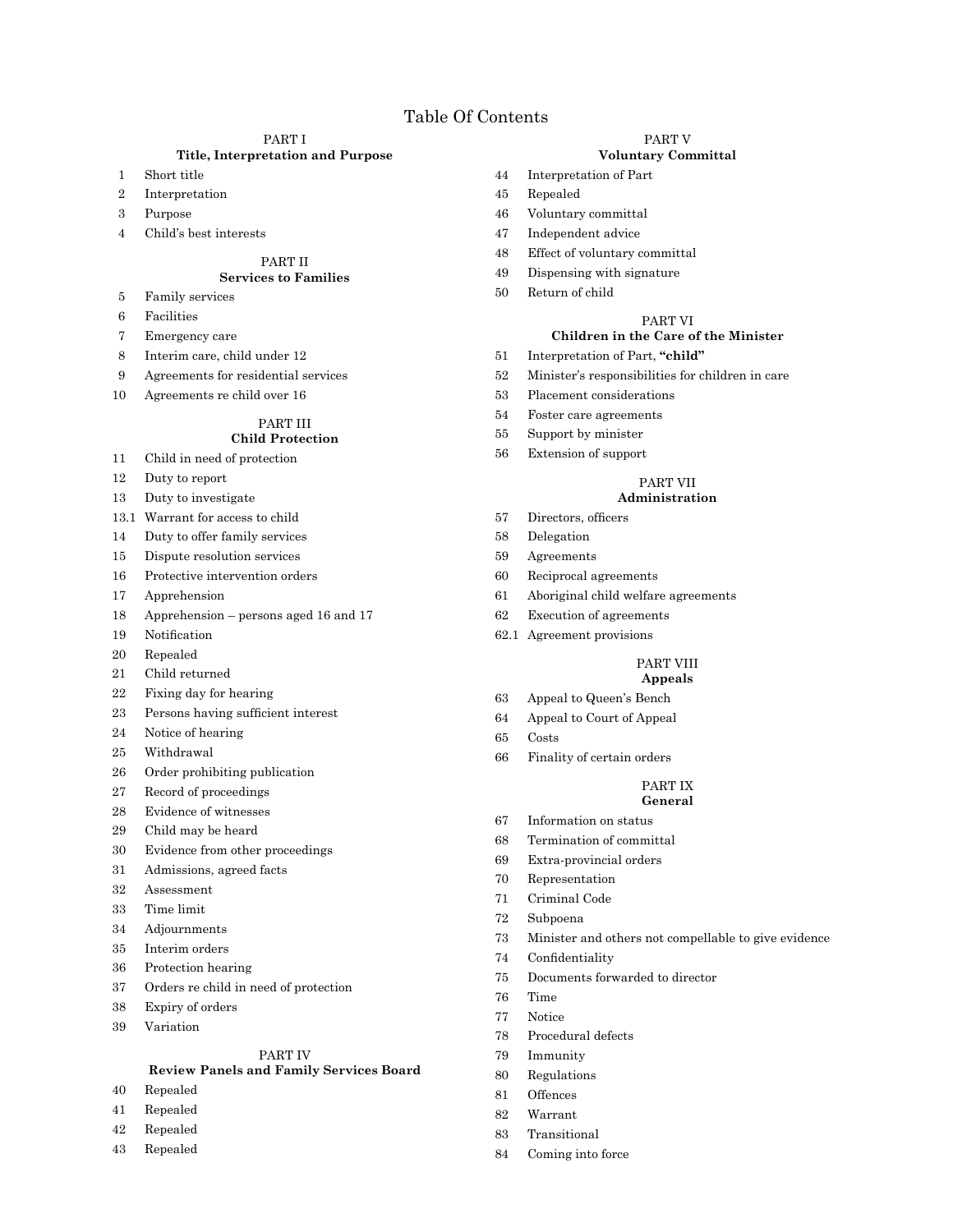## **CHAPTER C-7.2**

## An Act respecting the Protection of Children and the Provision of Support Services to Families

## PART I **Title, Interpretation and Purpose**

#### **Short title**

Interpretation

2(1) In this Act:

(a) **"agency"** means a band or any other legal entity that has entered into an agreement pursuant to section 61;

(a.1) **"band"** means a band as defined in the *Indian Act* (Canada) and includes the council of a band;

- (b) **"Band List"** means a Band List as defined in the *Indian Act* (Canada);
- (c) **Repealed.** 2018, c8, s.3.
- (c.1) **"business day"** means a day other than a Saturday, Sunday or holiday;

(d) **"child"** means, except where a contrary intention is expressed, an unmarried person actually or apparently under 16 years of age;

(e) **"court"** means, unless a contrary intention is expressed, the Provincial Court of Saskatchewan or the Court of Queen's Bench;

(f) **Repealed.** 2016, c13, s.3.

(g) **"director"** means a person appointed by the minister pursuant to clause 57(a) as a director for all or any of the purposes of this Act and, in the absence of an appointment, means the minister;

(g.1) **"dispute resolution"** means a method for jointly developing a plan of care for a child and includes any or all of the following:

- (i) mediation;
- (ii) joint planning conferences;
- (iii) family group conferencing;
- (iv) talking circles;
- (h) **Repealed.** 2018, c8, s.3.

(i) **"family services"** means services designed to strengthen, enhance and maintain the family unit;

**<sup>1</sup>** This may be cited as *The Child and Family Services Act.*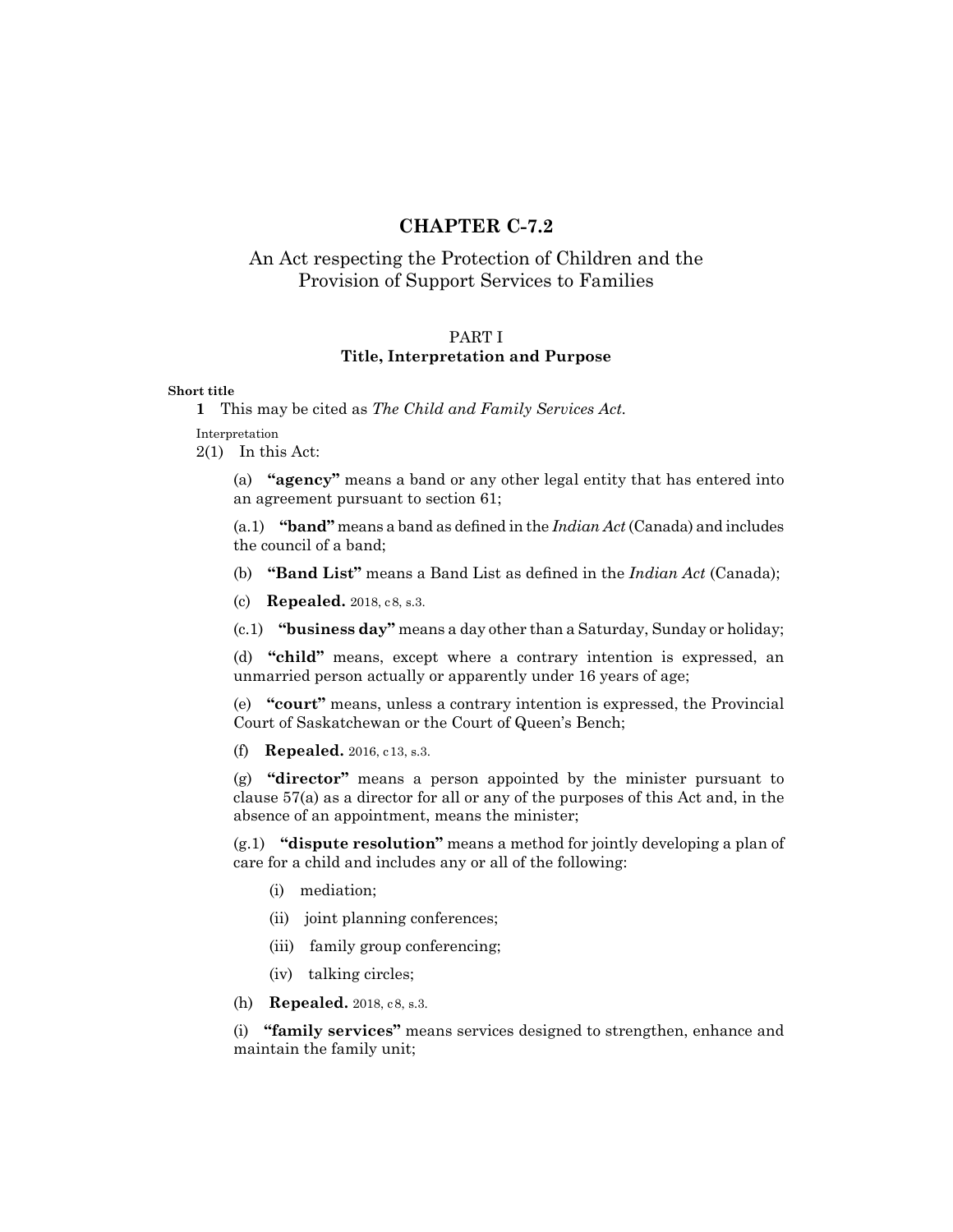(j) **"foster care services"** means the provision of residential services to a child by and in the home of a person who is:

(i) approved by a director to care for the child; and

(ii) not the child's parent or a person with whom the child has been placed for adoption;

(k) **"judge"** means, unless a contrary intention is expressed, a judge of the court;

(l) **"minister"** means the member of the Executive Council to whom for the time being the administration of this Act is assigned;

(l.1) **"ministry"** means the ministry over which the minister presides;

(m) **"officer"** means a person designated by the minister pursuant to clause 57(b) as an officer for the purposes of this Act and includes a director;

(n) **"parent"** means, except in Part V:

- (i) the mother of a child;
- (ii) the father of a child;

(iii) a person to whom custody of a child has been granted by a court of competent jurisdiction or by an instrument or agreement of custody;

(iv) a person with whom a child resides and who stands in the place of a parent to the child;

but does not include the minister or a person providing out-of-home care services on behalf of the minister;

#### (n.1) **"peace officer"** means:

- (i) a member of the Royal Canadian Mounted Police;
- (ii) a member of a police service as defined in *The Police Act, 1990*; or

(iii) an employee of the Royal Canadian Mounted Police or a police service, as defined in *The Police Act, 1990*, who is employed in the area of telecommunications;

(o) **"person having a sufficient interest"** means a person designated by the court to be a person having a sufficient interest in a child pursuant to section 23;

(p) **"place of safety"** means a place or one of a class of places designated by a director as a place of safety and may include a foster home, a hospital or the home of an extended family member;

(q) **"protection hearing"** means a hearing held to determine whether a child is in need of protection;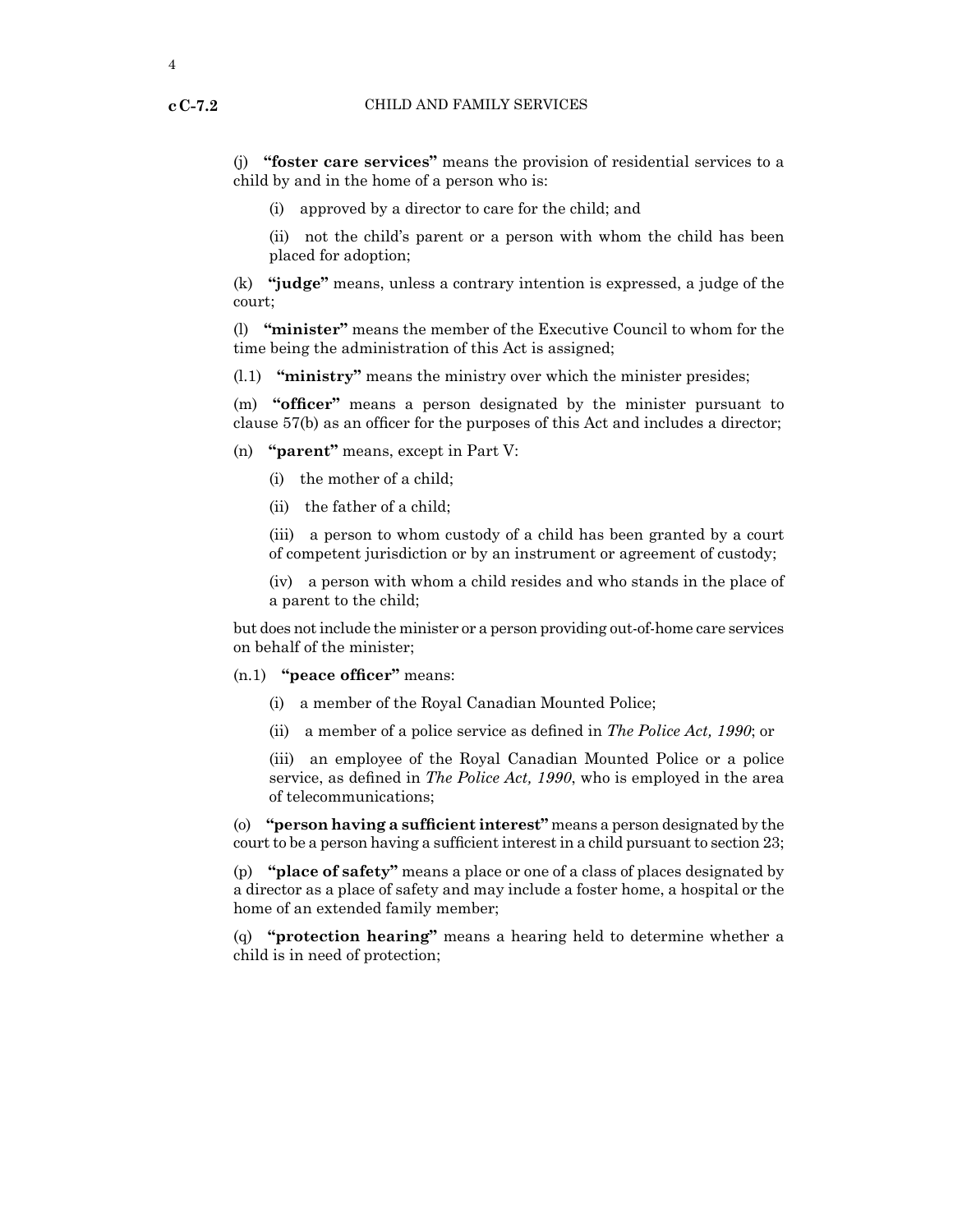(r) **"residential services"** means family services or other services provided to a child outside the child's home;

- (s) **"status Indian"** means a person who is:
	- (i) registered as an Indian; or
	- (ii) entitled to be registered as an Indian;

pursuant to the *Indian Act* (Canada).

(2) **Repealed.** 2018, c42, s.10.

1989-90, cC-7.2, s.2; 1994, c27, s.20; 1994, c35, s.3; 2016, c13, s.3; 2018, c8, s.3; 2018, c42, s.10.

#### **Purpose**

**3** The purpose of this Act is to promote the well-being of children in need of protection by offering, wherever appropriate, services that are designed to maintain, support and preserve the family in the least disruptive manner.

1989-90, cC-7.2, s.3.

#### **Child's best interests**

**4** If a person or court is required by any provision of this Act other than subsection 49(2) to determine the best interests of a child, the person or court must take into account:

(a) the quality of the relationship that the child has with any person who may have a close connection with the child;

(b) the mental, emotional, physical and educational needs of the child and the appropriate care or treatment, or both, to meet those needs;

(c) the child's cultural and spiritual heritage and upbringing;

(d) the home environment proposed to be provided for the child;

(e) the plans, with respect to the care of the child, of the person to whom it is proposed that the custody of the child be entrusted;

(f) if practicable, the child's wishes, having regard to the age and level of the child's development;

(g) the importance of continuity in the child's care and the possible effect on the child of disruption of that continuity; and

(h) the effect on the child of a delay in making a decision.

2018, c8, s.4.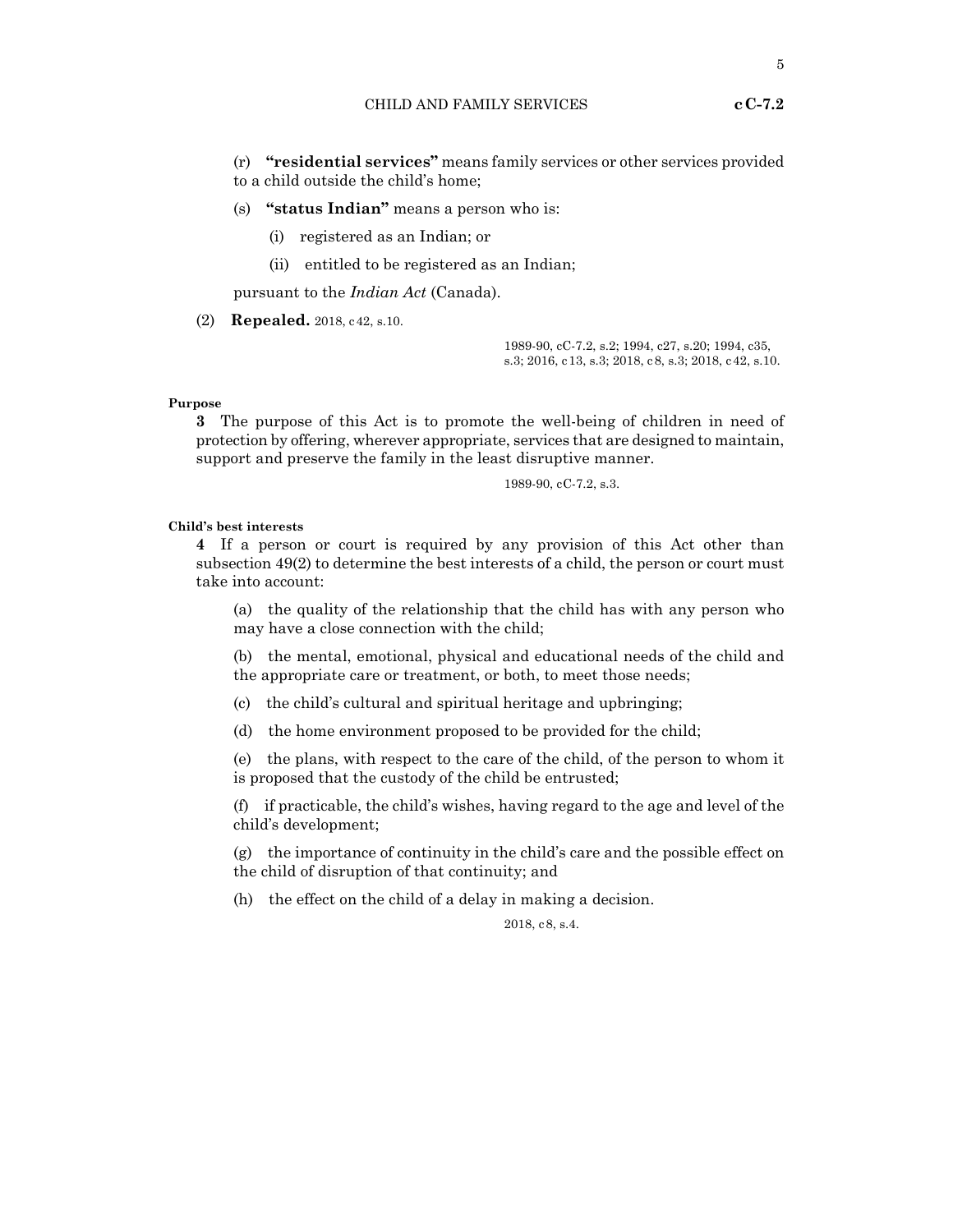## PART II **Services to Families**

#### **Family services**

**5** Subject to this Act and the regulations, the minister may:

(a) establish, operate and maintain family services;

(b) provide family services to or for the benefit of a parent or a child where the minister considers them essential to enable the parent to care for the child;

(c) enter into agreements with any person providing family services by which the minister is obliged to make payments for the provision of family services pursuant to this section.

1989-90, cC-7.2, s.5.

#### **Facilities**

**6** The minister may establish, maintain and operate any facilities that the minister considers advisable to provide for the necessary shelter, treatment, support and education of children committed to the minister or in the minister's custody.

1989-90, cC-7.2, s.6.

#### **Emergency care**

**7**(1) If a child is found without his or her parent and in need of assistance to return to the parent, an officer or a peace officer may take custody of the child.

(2) If a peace officer believes on reasonable and probable grounds that a child has been wrongfully removed or withheld from a person who has a right to custody of the child without the consent of that person, the peace officer may take custody of the child.

(3) If a peace officer has taken custody of a child pursuant to subsection (1) or (2), the peace officer shall deliver the child to an officer or a person who has a right to custody of the child.

(4) An officer who has taken custody of a child pursuantto subsection (1) or received a child from a peace officer pursuant to subsection (3) may provide interim care for the child and arrange for the child's return as soon as possible to a person who has a right to custody of the child.

(5) The minister may:

(a) authorize any expenditures required to return a child pursuant to subsection (4) to a person who has a right to custody of the child; and

(b) require the person who has a right to custody of the child to reimburse the minister for any expenses incurred pursuant to clause (a).

(6) The amount to be reimbursed pursuant to clause (5)(b) is a debt due to and recoverable by the Crown in right of Saskatchewan and may be recovered in any manner authorized by *The Financial Administration Act, 1993* or in any other manner authorized by law.

2018, c8, s.5.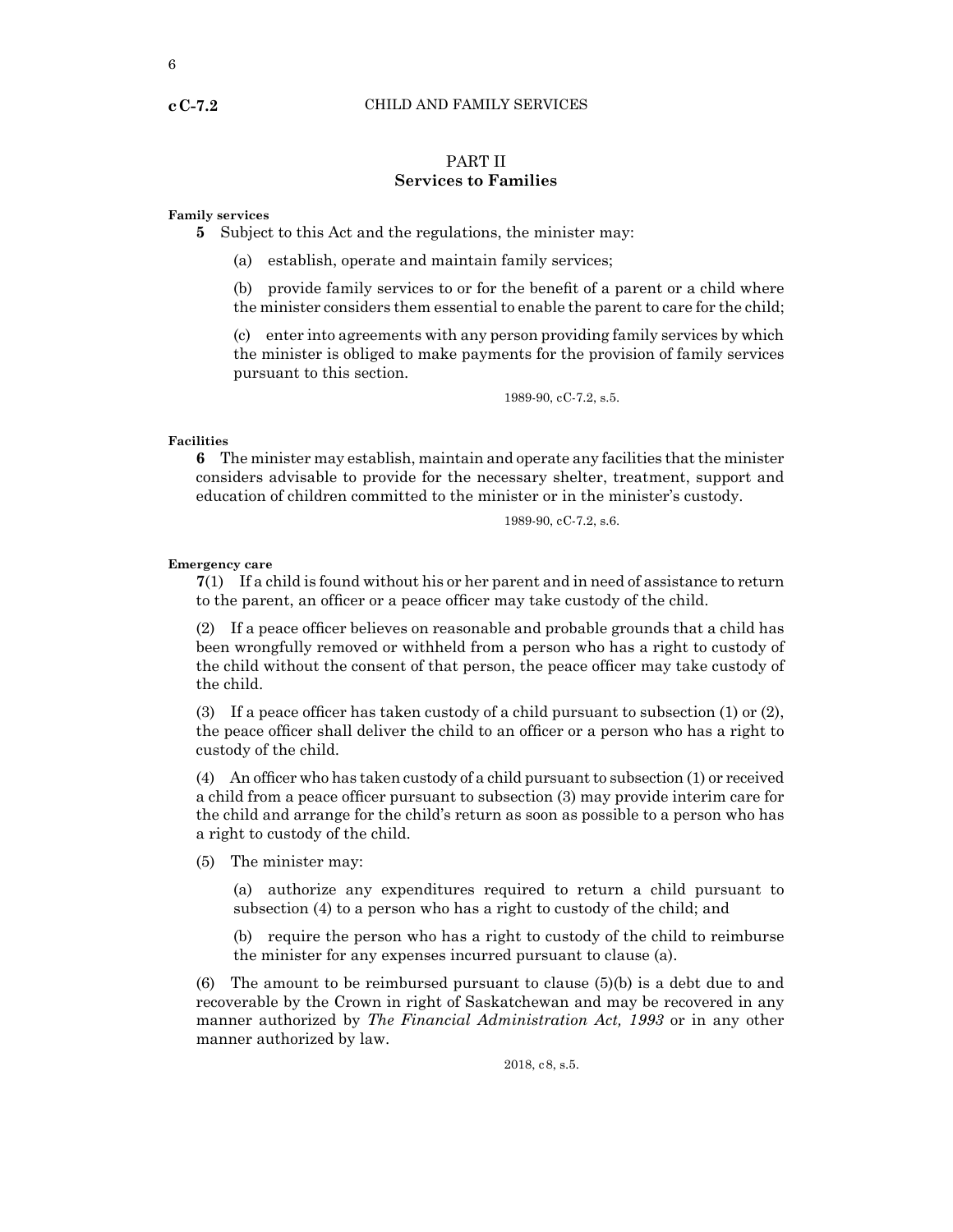#### **Interim care, child under 12**

**8**(1) If a peace officer believes on reasonable and probable grounds that a child who is actually or apparently under 12 years of age has committed an act that, if the child were 12 years of age or more, would constitute an offence pursuant to any Act or any Act of Parliament while out of the supervision of a person who has a right to custody of the child, the peace officer:

(a) may take the child into custody as an agent of a person who has a right to custody of the child; and

(b) shall:

(i) return the child to a person who has a right to custody of the child, or to a person acting on that person's behalf, at the earliest opportunity; or

(ii) place the child with an officer who shall ensure the return of the child to a person who has a right to custody of the child, or to a person acting on that person's behalf, at the earliest opportunity.

(2) If a child is placed in the custody of an officer pursuant to subclause  $(1)(b)(ii)$ , the officer shall provide interim care for the child until the child is returned to a person mentioned in subclause (1)(b)(ii).

(3) The minister may authorize any expenditures associated with interim care made pursuant to subsection (2).

1989-90, cC-7.2, s.8; 2018, c8, s.6.

#### **Agreements for residential services**

**9**(1) Subject to subsection 68(2), the director may enter into an agreement with a parent for the purpose of providing residential services for the parent's child for a term not exceeding one year if:

(a) because of special circumstances, the parent is unable to care for his or her child; or

(b) because of the special needs of his or her child, the parent is unable to provide the services required by the child.

(2) Unless an agreement pursuant to subsection (1) provides otherwise, the parent remains the guardian of the child for the duration of the agreement.

(3) Every agreement pursuant to subsection (1) must include a provision stating that the parent may seek advice from an independent third party prior to entering into the agreement.

(4) Subject to subsection (5), an agreement pursuant to subsection (1) may be renewed from time to time.

(5) The total period of all agreements pursuant to subsection (1) must not exceed 24 months, unless the director, having regard to the best interests of the child, rules that an extension is required.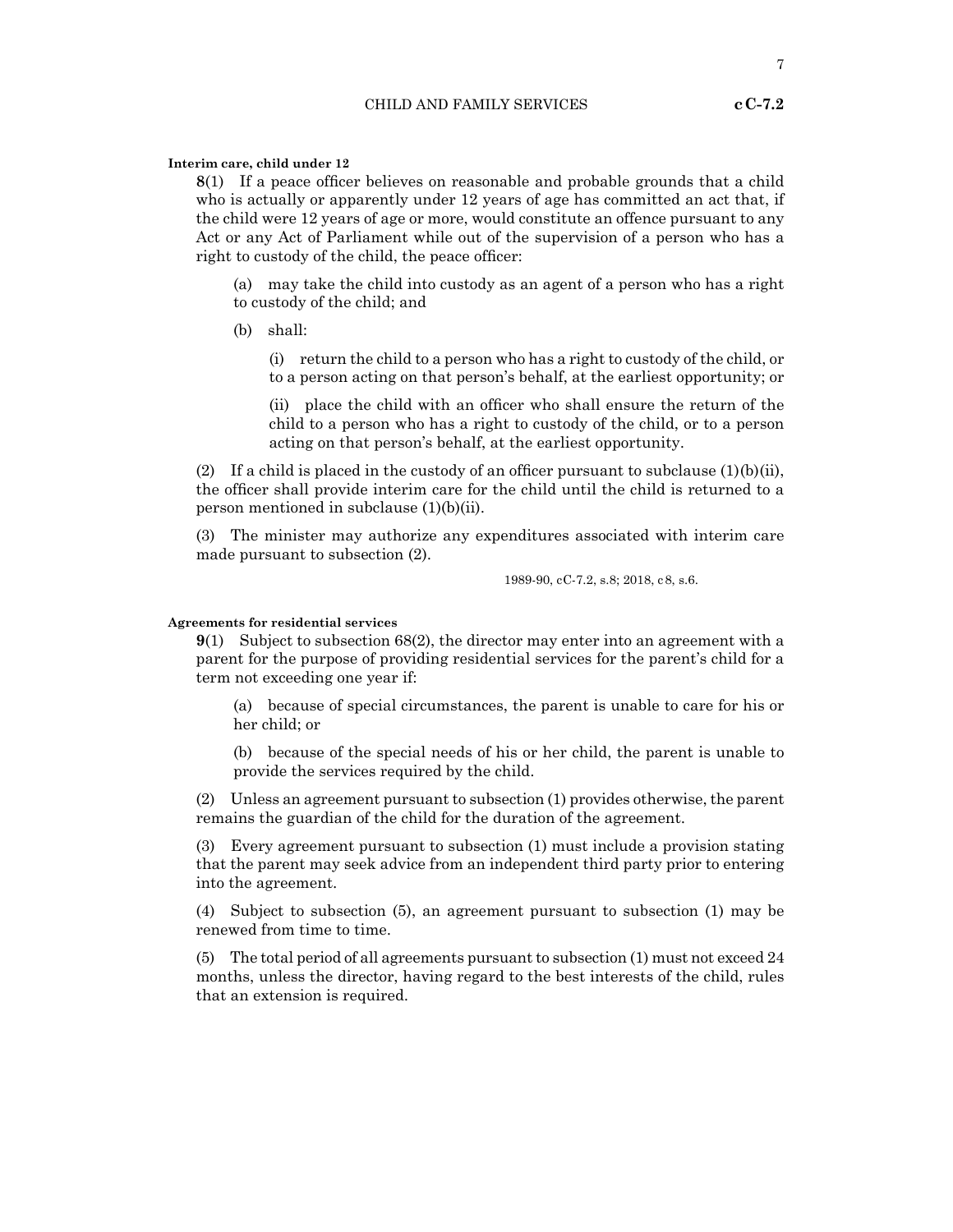(6) If the child who is the subject of an agreement pursuant to subsection (1) has attained 12 years of age, an officer shall explain the agreement to the child and, if practicable, take the views of the child into account.

1989-90, cC-7.2, s.9; 2018, c8, s.7.

#### **Agreements re child over 16**

**10**(1) Where it appears to a director that a person who is 16 or 17 years of age is in need of care and supervision and:

- (a) there is no parent willing to assume the responsibility for the person; or
- (b) the person cannot be re-established with his or her family;

the director may, by agreement with the person, provide residential services, financial assistance or both to that person.

(2) Every agreement pursuant to subsection (1) shall include a provision stating that the person may seek advice from an independent third party prior to entering into the agreement.

(3) Subject to subsection 68(2), the term of an agreement pursuant to subsection (1) shall not exceed one year but may be renewed from time to time.

1989-90, cC-7.2, s.10; 1994, c35, s.4.

## PART III **Child Protection**

#### **Child in need of protection**

**11** A child is in need of protection if:

- (a) as a result of action or omission by the child's parent:
	- (i) the child has suffered or is likely to suffer physical harm;

(ii) the child has suffered or is likely to suffer a serious impairment of mental or emotional functioning;

(iii) the child has been or is likely to be:

(A) exposed or subjected to harmful interaction for a sexual purpose, including sexual contact, activity or behaviour; or

(B) sexually exploited by another person, including conduct that may amount to an offence within the meaning of the *Criminal Code*;

(iv) medical, surgical or other recognized remedial care or treatment that is considered essential by a duly qualified medical practitioner has not been or is not likely to be provided to the child;

(v) the child's development is likely to be seriously impaired by failure to remedy a mental, emotional or developmental condition; or

(vi) the child has been exposed to interpersonal violence or severe domestic disharmony that is likely to result in physical or emotional harm to the child;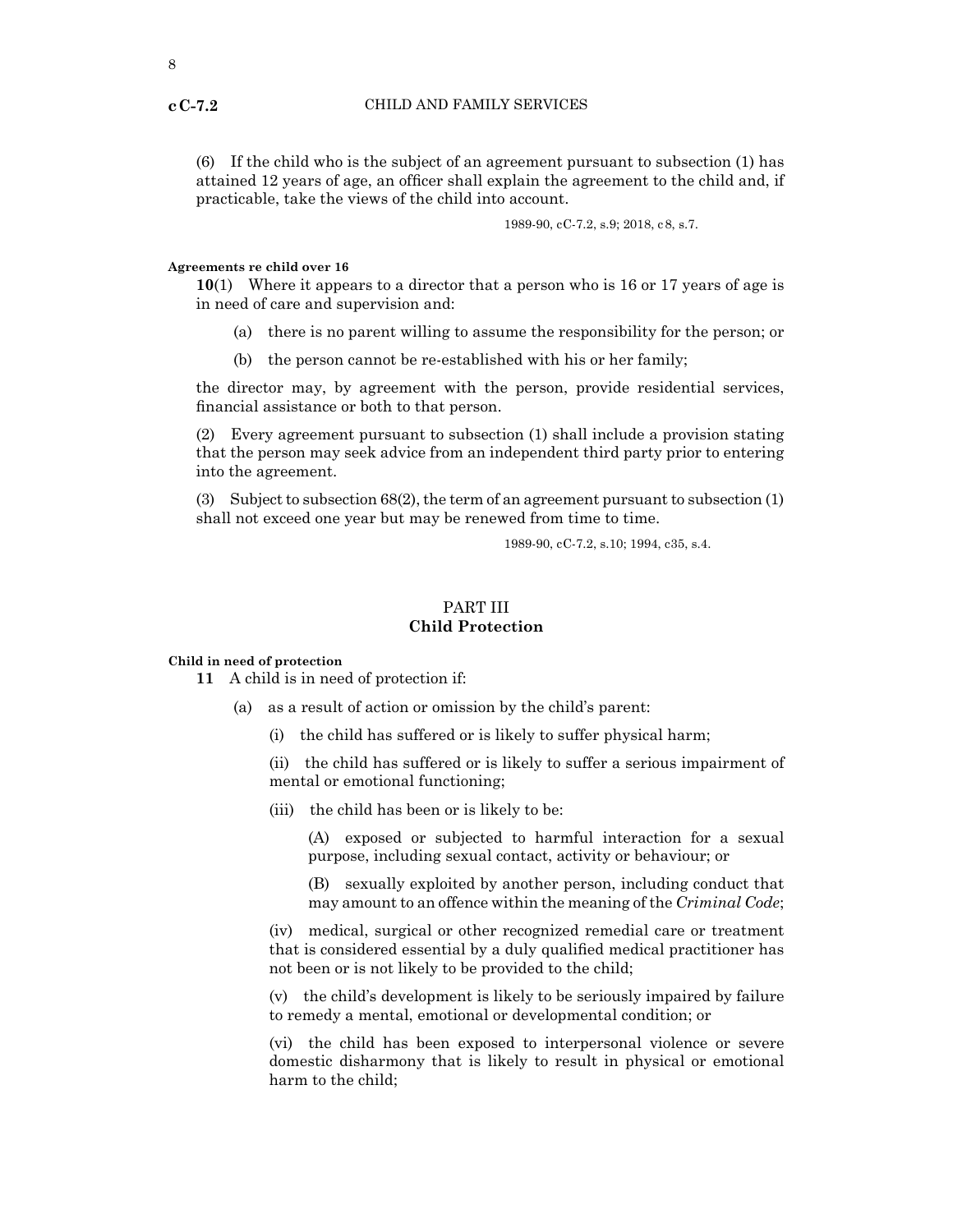(b) there is no adult person who is able and willing to provide for the child's needs, and physical or emotional harm to the child has occurred or is likely to occur; or

- (c) the child is less than 12 years of age and:
	- (i) there are reasonable and probable grounds to believe that:

(A) the child has committed an act that, if the child were 12 years of age or more, would constitute an offence under:

- (I) the *Criminal Code*;
- (II) the *Controlled Drugs and Substances Act* (Canada); or
- (III) the *Cannabis Act* (Canada); and
- (B) family services are necessary to prevent a recurrence; and

(ii) the child's parent is unable or unwilling to provide for the child's needs.

> 1989-90, cC-7.2, s.11; 1999, c.14, s.3; 2018, c8, s.8; 2019, c25, s.5.

#### **Duty to report**

**12**(1) Subject to subsections (2) and (3), every person who has reasonable grounds to believe that a child is in need of protection shall report the information to an officer or peace officer.

(2) Subsection (1) applies notwithstanding any claim of confidentiality or professional privilege other than:

- (a) solicitor-client privilege; or
- (b) Crown privilege.

(3) No action shall be commenced against a person with respect to making a report pursuant to subsection (1) except with leave of the Court of Queen's Bench.

(3.1) An application for leave shall be commenced by notice of motion served on the respondent and the minister in any manner set out in Part Three of the Queen's Bench Rules.

(3.2) On an application for leave, leave shall be granted only if the applicant establishes, by affidavit evidence or otherwise, a *prima facie* case that the person made the report maliciously and without reasonable grounds for his or her belief.

(3.3) If leave is not granted, the court may order the applicant to pay all or any portion of the costs of the application.

(3.4) An action against a person who makes a report pursuant to subsection (1) that is commenced without leave of the court is a nullity**".**

(4) Every peace officer who has reasonable grounds to believe that a child is in need of protection shall immediately report the information to an officer.

1989-90, cC-7.2, s.12; 1996, c11, s.2.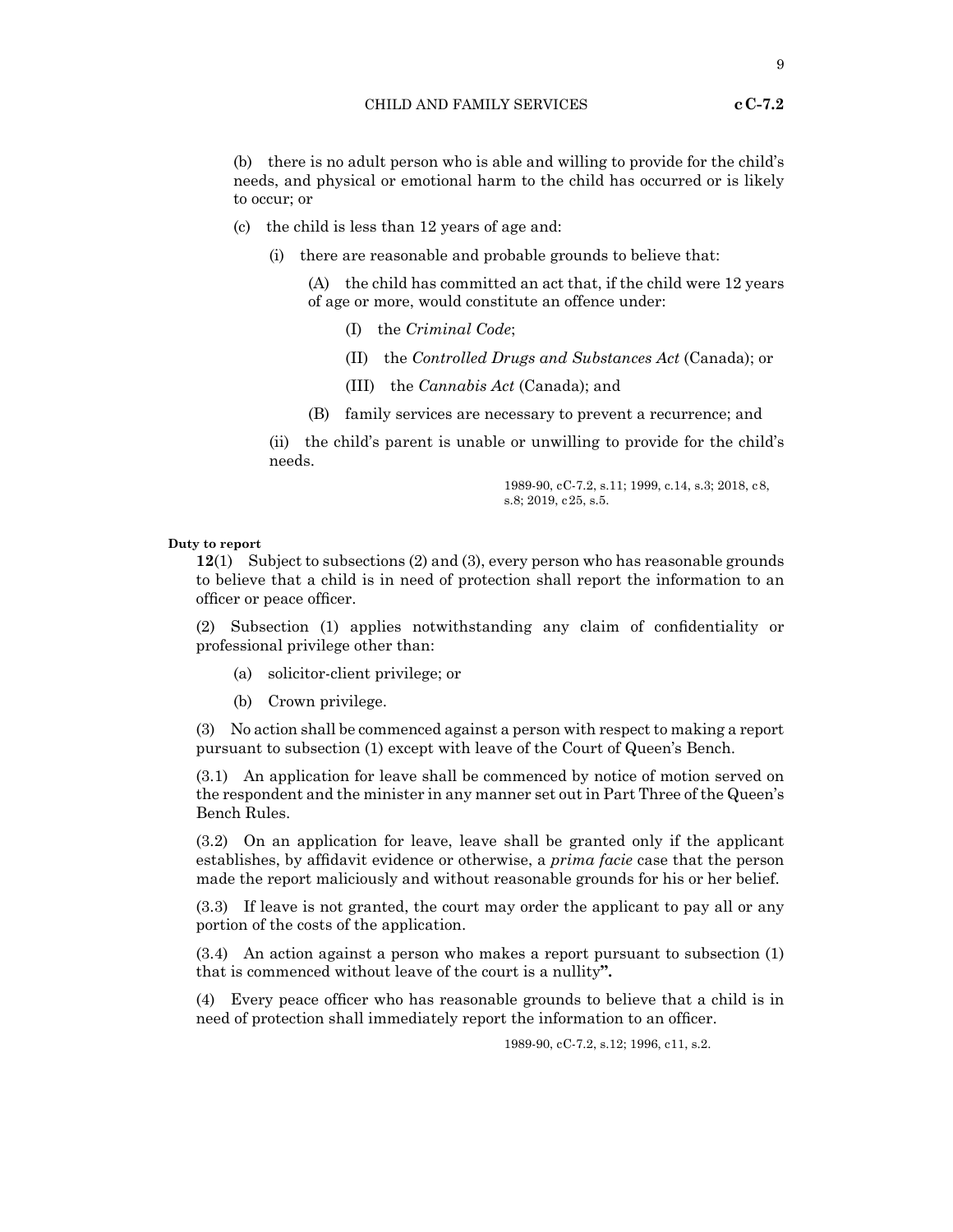#### **Duty to investigate**

**13** If a report is made pursuant to subsection 12(1) or (4), an officer or peace officer shall investigate the information set out in the report if, in the opinion of the officer or peace officer, reasonable grounds exist to believe that a child is in need of protection.

1999, c.14, s.4; 2018, c8, s.9.

#### **Warrant for access to child**

**13.1**(1) A justice of the peace or a judge may issue a warrant pursuant to this section if the justice or judge is satisfied by information on the oath or affirmation of an officer or peace officer that:

(a) there are reasonable grounds to believe that a child may be in need of protection;

(b) a person refuses to give the officer or peace officer access to the child; and

(c) access to the child is necessary to determine if the child is in need of protection.

(2) In a warrant issued pursuant to subsection (1), the justice of the peace or judge may do one or more of the following:

(a) authorize an officer or peace officer named in the warrant to enter premises specified in the warrant and to search for the child;

(b) require a person to disclose the location of the child;

(c) require a person to allow the officer or peace officer to interview or to visually examine the child or to do both;

(d) authorize the officer or peace officer to take the child away from the premises for an interview or a medical examination;

(e) authorize a duly qualified medical practitioner or other health care provider to examine the child.

(3) If an officer is authorized by a warrant to enter premises pursuant to clause (2)(a), the officer may be assisted by a peace officer in carrying out the powers conferred by the warrant.

(4) If a child is taken away from premises for an interview or medical examination pursuant to a warrant, the officer or peace officer must return the child to a person who has a right to custody of the child when the interview or medical examination is completed unless the officer or peace officer proceeds pursuant to section 17.

(5) An application for a warrant may be made in person, by telephone or by any other means of electronic communication.

(6) No person shall obstruct any person who is authorized to make an entry pursuant to this section.

1999, c.14, s.4; 2018, c8, s.10.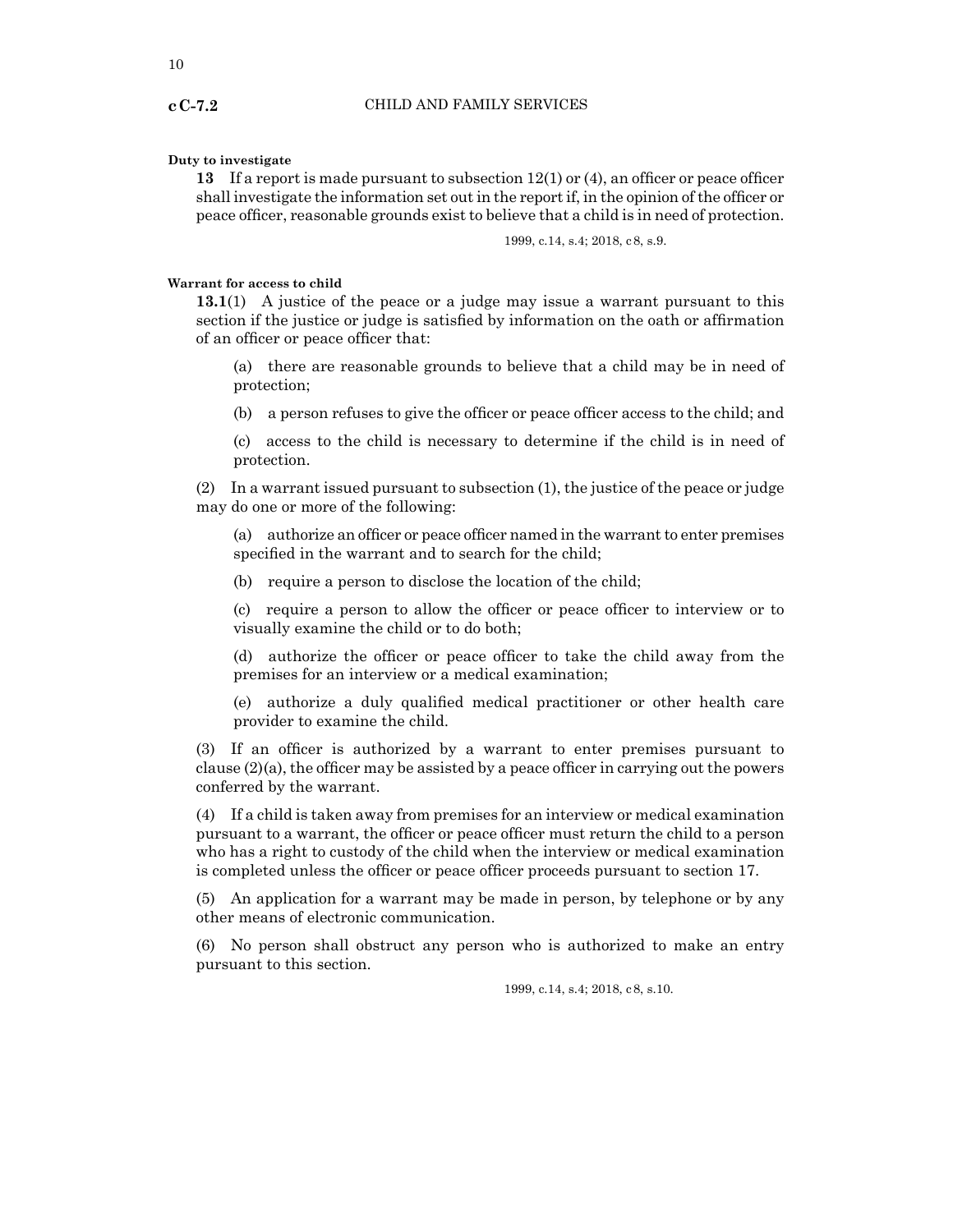#### **Duty to offer family services**

**14**(1) If, on investigation, an officer concludes that a child is in need of protection, the officer shall:

- (a) notify the parent in writing of the officer's conclusion; and
- (b) offer family services to the parent.

(2) If a parent acknowledges the need for family services and agrees to the provision of those services, a director may enter into an agreement with the parent for the provision of family services.

(3) Section 9 applies, with any necessary modification, to an agreement for residential services made pursuant to this section.

(4) If the parent and a director do not enter into an agreement pursuant to subsection (2) and an officer believes that the child is in need of protection, the officer shall, within 30 days after giving notice to the parent pursuant to clause  $(1)(a)$ , apply to the court for a protection hearing.

(5) An application pursuant to subsection (4) may be made by telephone in accordance with the regulations.

1989-90, cC-7.2, s.14; 2018, c8, s.11.

#### **Dispute resolution services**

**15**(1) If an officer has concluded that a child is in need of protection, the officer may offer dispute resolution to the parent for the purpose of obtaining assistance in concluding an agreement with the parent for the provision of family services.

(2) The officer mentioned in subsection (1) shall, as soon as is reasonably practicable, apply to the court for a protection hearing if:

(a) the parent and the director do not enter into an agreement pursuant to subsection (1); and

(b) the officer believes that the child is in need of protection.

(3) An application pursuant to subsection (2) may be made by telephone in accordance with the regulations.

2018, c8, s.12.

#### **Protective intervention orders**

**16**(1) Subject to subsection (2), if an officer has reasonable grounds to believe that contact between a child and another person would cause the child to be in need of protection, the officer may apply to the court for a protective intervention order directed to that person.

(2) An officer shall give three business days notice of an application pursuant to subsection (1) to the person to whom the protective intervention order is proposed to be directed and to each parent.

(3) If, on an application pursuant to subsection (1), the court is of the opinion that contact between a child and another person would cause the child to be in need of protection, the court may make a protective intervention order containing any terms and conditions that the court considers to be in the best interests of the child, including, without limiting the generality of the foregoing, a direction to a person named in the order to refrain from any contact or association with the child.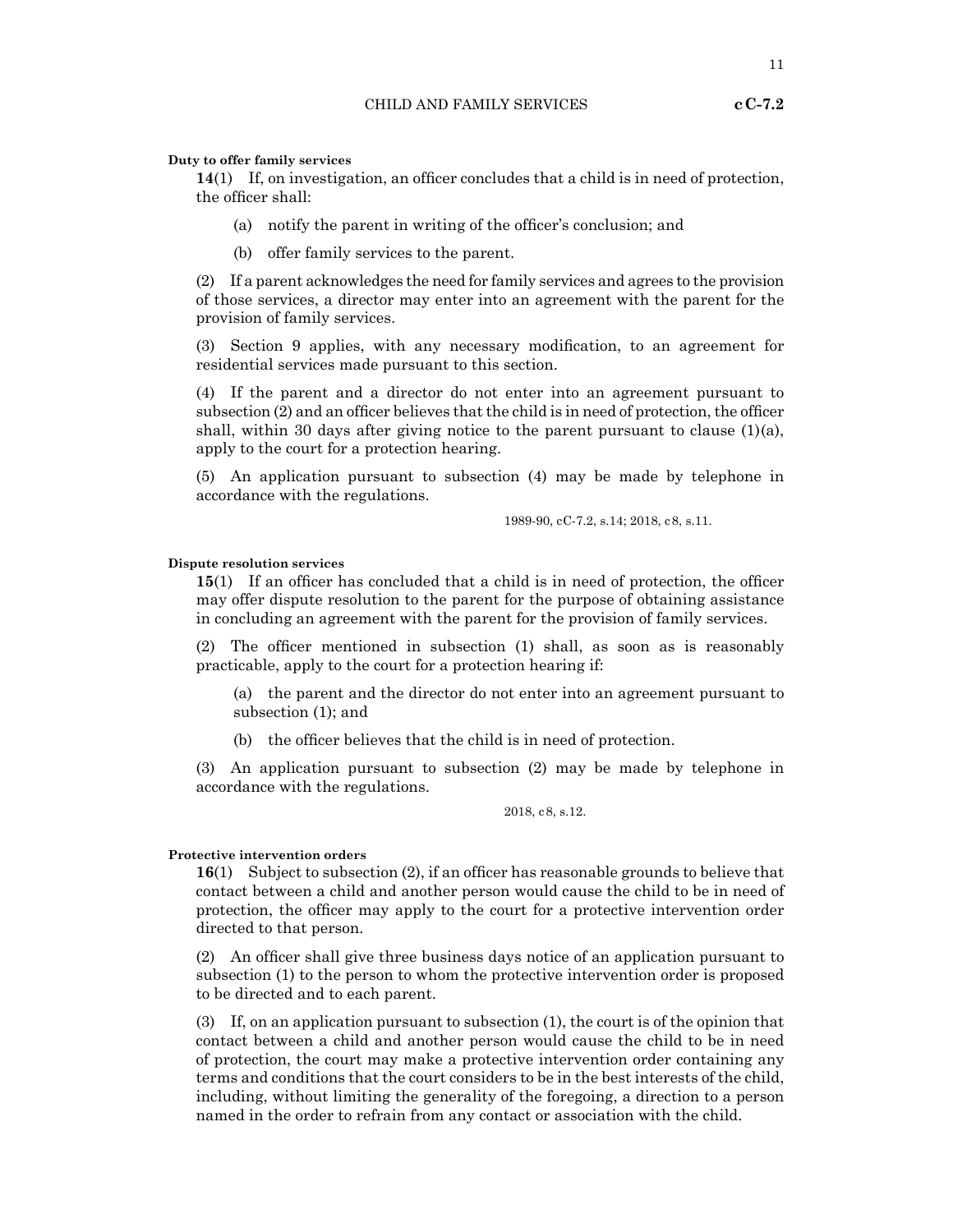(4) Subject to subsections (5) and (6), a protective intervention order is effective for any period specified in the order that does not exceed six months.

(5) At any time before the expiry of a protective intervention order, an officer or a person named in the order may apply to the court to:

(a) make changes in or additions to the terms and conditions contained in the order;

(b) decrease the period for which the order is to remain in force; or

(c) if the court is of the opinion that contact between the child and the person named in the order would no longer cause the child to be in need of protection, terminate the order.

(6) An officer may apply to the court to extend a protective intervention order for an additional period of not more than six months:

(a) before the expiry of the protective intervention order; or

(b) within 15 days after the expiry of the protective intervention order.

 $(7)$  Subsections  $(2)$  and  $(3)$  apply, with any necessary modification, to an application made pursuant to subsection (5) or (6).

(8) The total of the periods of all protective intervention orders made pursuant to this section with respect to a child must not exceed 24 months unless the court determines that an extension is required because contact between the child and the person named in the order continues to cause the child to be in need of protection.

(9) In this section, **"child"** includes a person who is actually or apparently 16 or 17 years of age and has entered into an agreement pursuant to section 10 or has been apprehended pursuant to section 18.

> 1989-90, cC-7.2, s.16; 1999, c.14, s.5; 2018, c8, s.13.

#### **Apprehension**

**17**(1) If an officer or peace officer concludes, on reasonable and probable grounds, that a child is in need of protection and at risk of incurring serious harm, the officer or peace officer shall:

(a) take all reasonable steps that he or she considers necessary to provide for the safety or welfare of the child, including, in the case of an officer, the offer of family services where practicable; or

(b) where no other arrangements are practicable, apprehend the child and remove the child to a place of safety.

(2) If a peace officer apprehends and removes a child pursuant to subsection (1), the peace officer shall immediately report the matter to an officer, and that officer is to be responsible for the care of the child.

(3) If at any time an officer is no longer of the opinion that a child apprehended pursuant to subsection (1) would be at risk of incurring serious harm if returned, the officer shall return the child to a person who has a right to custody of the child.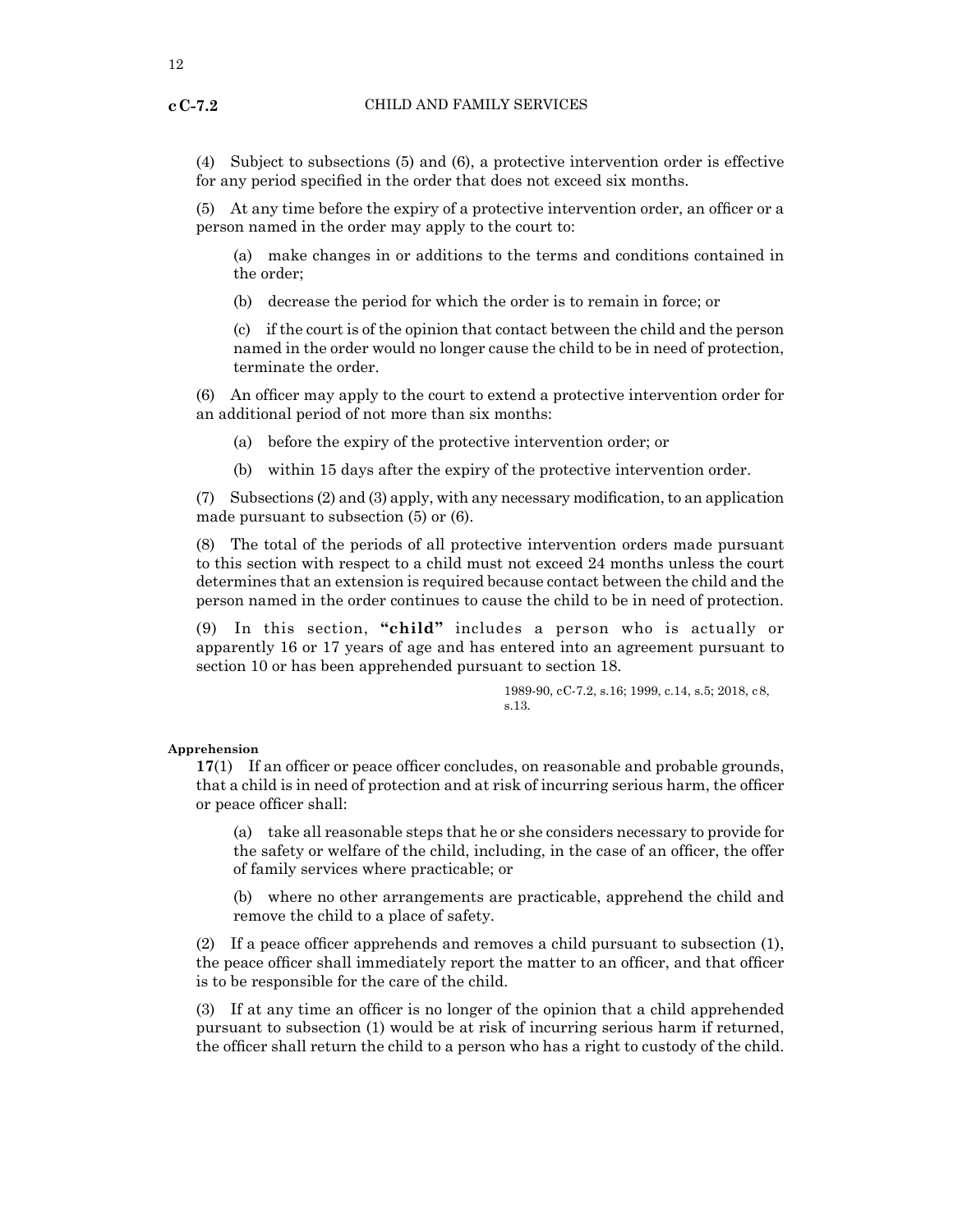(4) If a child apprehended pursuant to subsection (1) is not returned to a person who has a right to custody of the child within 48 hours after being apprehended, an officer shall within seven days, not including the day on which the child was apprehended, apply to the court for a protection hearing.

(5) **Repealed.** 2018, c8, s.14.

(6) Applications pursuant to subsection (4) may be made by telephone in accordance with the regulations.

(7) The director may, before a protection hearing, grant access to a child apprehended pursuant to subsection (1) to his or her parent or any other person on any terms and conditions that, in the opinion of the director, would be in the best interests of the child.

1989-90, cC-7.2, s.17; 2018, c8, s.14.

#### **Apprehension – persons aged 16 and 17**

**18**(1) An officer may apprehend a person and remove him or her to a place of safety if:

(a) the officer concludes, on reasonable and probable grounds, that the person is actually or apparently 16 or 17 years of age and is in need of protection within the meaning of section 11; and

(b) the director considers the circumstances to be of an exceptional nature.

(2) An officer who apprehends a person pursuant to subsection (1) shall, within seven days after the day on which the person is apprehended, make an application to the court for a protection hearing.

(3) The provisions of this Part, other than sections 14, 15 and 17, apply, with any necessary modification, to proceedings pursuant to this section.

(4) Notwithstanding any other provision of this Act, if a person is apprehended pursuant to subsection (1), the minister shall provide family services to the person before the protection hearing.

> 1989-90, cC-7.2, s.18; 1999, c.14, s.6; 2018, c8, s.15.

#### **Notification**

**19**(1) If a peace officer or officer apprehends a child pursuant to subsection 17(1), an officer shall, as soon as is practicable, in writing or orally:

(a) notify the parent of the grounds for the apprehension of the child;

(b) provide the parent with the office address and office telephone number of the officer; and

(c) inform the parent of the advisability of consulting legal counsel.

(2) **Repealed.** 2018, c8, s.16.

1989-90, cC-7.2, s.19; 2018, c8, s.16.

**20 Repealed.** 2018, c8, s.17.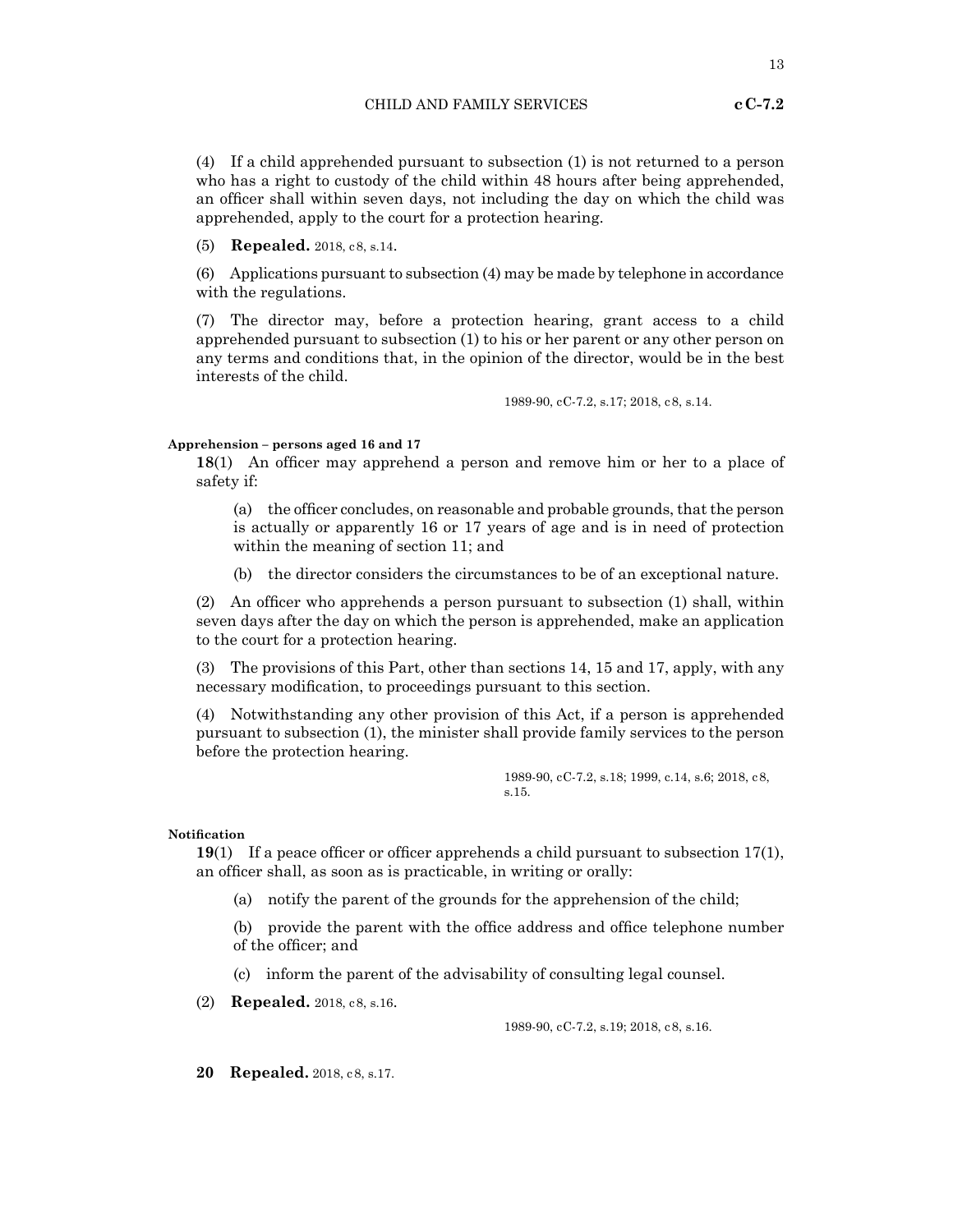#### **Child returned**

**21**(1) An officer shall offer family services to the parent if:

(a) a child who has been apprehended pursuant to subsection 17(1) is returned pursuant to subsection 17(3) to a person who has a right to custody of the child; and

(b) the officer continues to be of the opinion that the child is in need of protection.

(2) Section 14 applies, with any necessary modification, where an officer offers family services pursuant to subsection (1).

(3) If an agreement is entered into pursuant to subsection 14(2), the officer shall withdraw the application for a protection hearing.

1989-90, cC-7.2, s.21; 2018, c8, s.18.

#### **Fixing day for hearing**

**22**(1) On the making of an application for a protection hearing by an officer, the court shall fix a day, time and place for the protection hearing in accordance with this section.

(2) If a child is apprehended, the day fixed for the protection hearing is to be:

- (a) as soon as is practicable; and
- (b) not later than 30 days after the day on which the application is made.

(3) If an officer has applied for a protection hearing pursuant to subsection 14(4) or 15(2), the day fixed for the protection hearing is to be:

- (a) as soon as is practicable; and
- (b) not later than 30 days after the day on which the application is made.

(4) Notwithstanding subsections (2) and (3), if a court does not sit in the period described in subsection (2) or (3), the day of the protection hearing is to be the next available court day.

1989-90, cC-7.2, s.22; 2018, c8, s.19.

#### **Persons having sufficient interest**

**23**(1) Subject to subsection (2), where an application for a protection hearing has been made, the court may, on an oral or written request, by order designate as a person having a sufficient interest in a child:

(a) a person who, in the opinion of the court, is a member of the child's extended family;

- (b) where the child is a status Indian:
	- (i) whose name is included in a Band List; or
	- (ii) who is entitled to have his or her name included in a Band List;

the chief of the band in question or the chief's designate; or

(c) any other person who is not a parent of the child but who, in the opinion of the court, has a close connection with the child.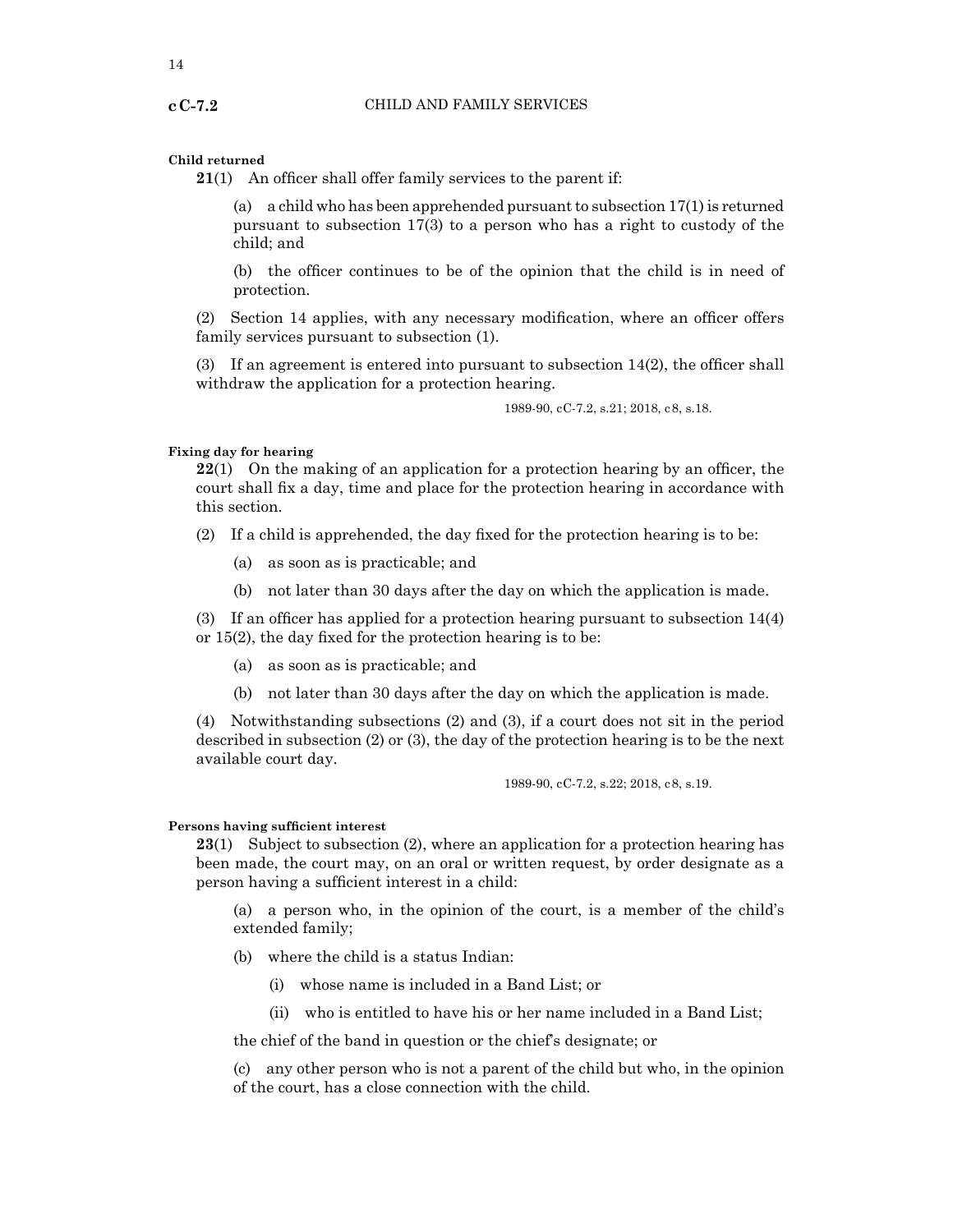(2) Where a request pursuant to subsection (1) is made, the court:

(a) may direct the person making the request to notify each parent and the ministry of the request within any time and in any manner that the court considers appropriate; and

(b) shall consider the views, if any, of each parent and the ministry before making an order pursuant to subsection (1).

(3) Where the court makes an order pursuant to subsection (1), the court shall give directions respecting the service of notices on the person designated as a person having a sufficient interest in a child.

(4) A person designated pursuant to subsection (1) as a person having a sufficient interest in a child is a party to a protection hearing respecting that child.

1989-90, cC-7.2, s.23; 2016, c13, s.4.

#### **Notice of hearing**

**24**(1) An officer shall give three business days' notice of a protection hearing to each party.

(2) Any person entitled to notice pursuant to subsection (1) may, in writing, waive the requirement that he or she be given notice in accordance with that subsection.

(3) A notice pursuant to subsection (1) must contain:

(a) the day, time and place of the protection hearing; and

(b) a summary of the reasons forming the basis for the conclusion that the child is in need of protection.

1989-90, cC-7.2, s.24; 2018, c8, s.20.

#### **Withdrawal**

**25** An officer may withdraw an application for a protection hearing at any time if:

(a) an agreement for the provision of family services is reached with the parent;

- (b) the officer is of the view that the child is no longer in need of protection; or
- (c) the court consents.

1989-90, cC-7.2, s.25; 1999, c.14, s.7.

#### **Order prohibiting publication**

**26**(1) A protection hearing or any part of a protection hearing may, if the court considers it appropriate, be closed to the public.

(2) The court may make an order prohibiting the publication of a report of a protection hearing or any part of the report of a protection hearing, if the court believes that the publication of the report or part:

(a) would not be in the best interests of any child directly or indirectly involved in the hearing; or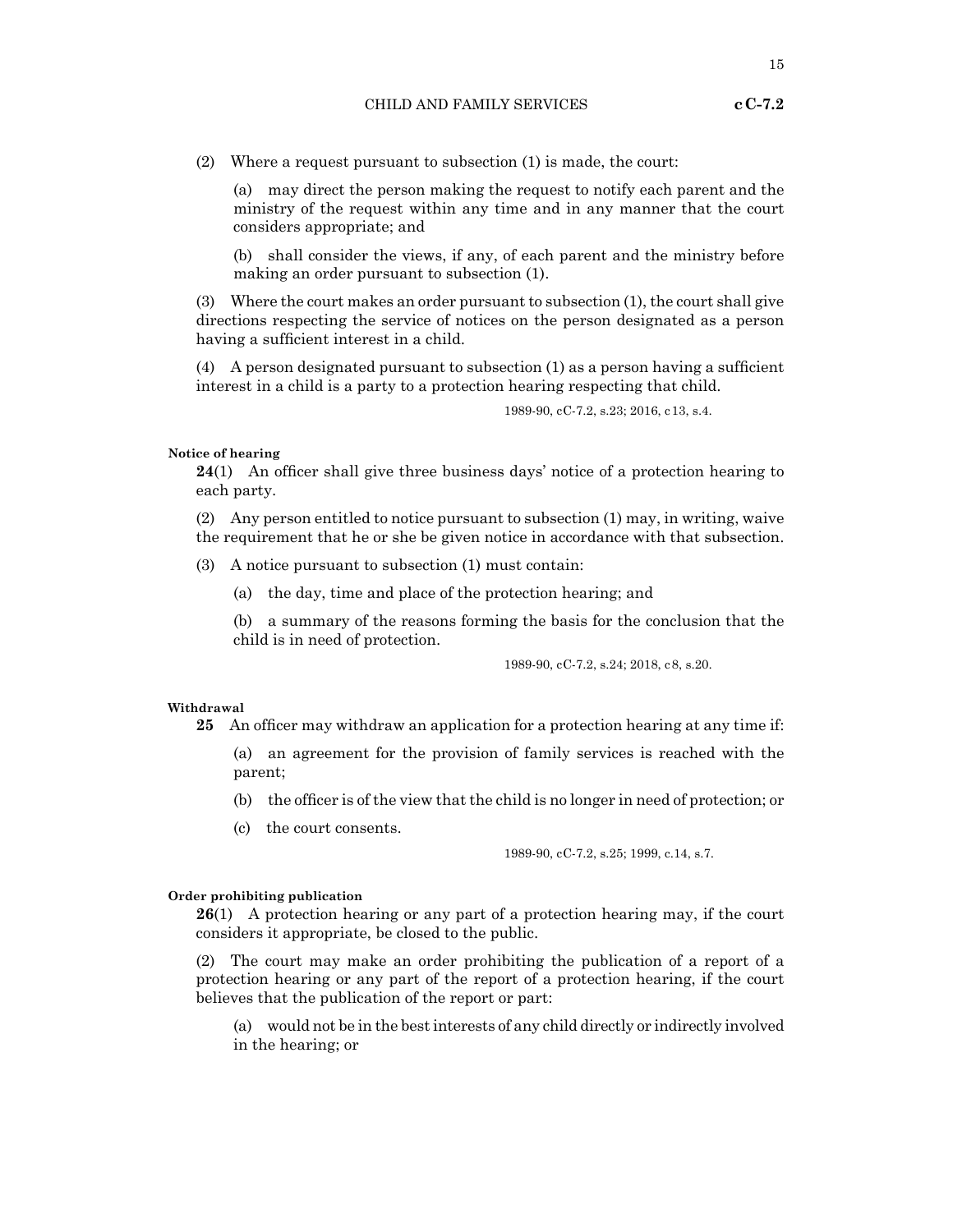- (b) would be likely to identify, have an adverse effect on or cause hardship to:
	- (i) the child who is the subject of the hearing; or
	- (ii) any other child.

1989-90, cC-7.2, s.26; 2018, c8, s.21.

#### **Record of proceedings**

**27** The court shall ensure that all proceedings in a protection hearing are recorded.

1989-90, cC-7.2, s.27.

#### **Evidence of witnesses**

**28**(1) Subject to subsection (2) and section 12 of *The Evidence Act,* the evidence of witnesses at a protection hearing must be taken on oath or affirmation.

(2) The court may admit evidence by affidavit or any other means authorized by The Queen's Bench Rules for the taking of evidence.

(3) The court may admit hearsay evidence if, in the opinion of the court, the evidence is credible and trustworthy and it would not be in the best interests of a child for the child to testify.

(4) Subsection (3) applies, with any necessary modification, to a person who is 16 or 17 years of age and, for the purposes of this subsection, section 4 applies, with any necessary modification, to that person.

> 1989-90 cC-7.2 s28; 1990-91, cC-8.1, s.63; 1999, c.14, s.8; 2006, c.19, s.2; 2018, c8, s.22.

#### **Child may be heard**

**29**(1) At a protection hearing, the court may, if it considers it to be in the best interests of a child who is the subject of the hearing, order that the child be:

(a) served with notice of the hearing within the time and in the manner considered appropriate by the court and permitted to be present at the hearing or any part of it; or

(b) brought before the court and interviewed by the court.

(2) Notwithstanding that a child receives notice pursuant to clause (1)(a) and may be represented by a lawyer, the child is not a party to the protection hearing.

1989-90, cC-7.2, s.29; 2018, c8, s.23.

#### **Evidence from other proceedings**

**30** At a protection hearing, the court may admit any evidence taken at a previous civil or criminal proceeding.

1989-90, cC-7.2, s.30.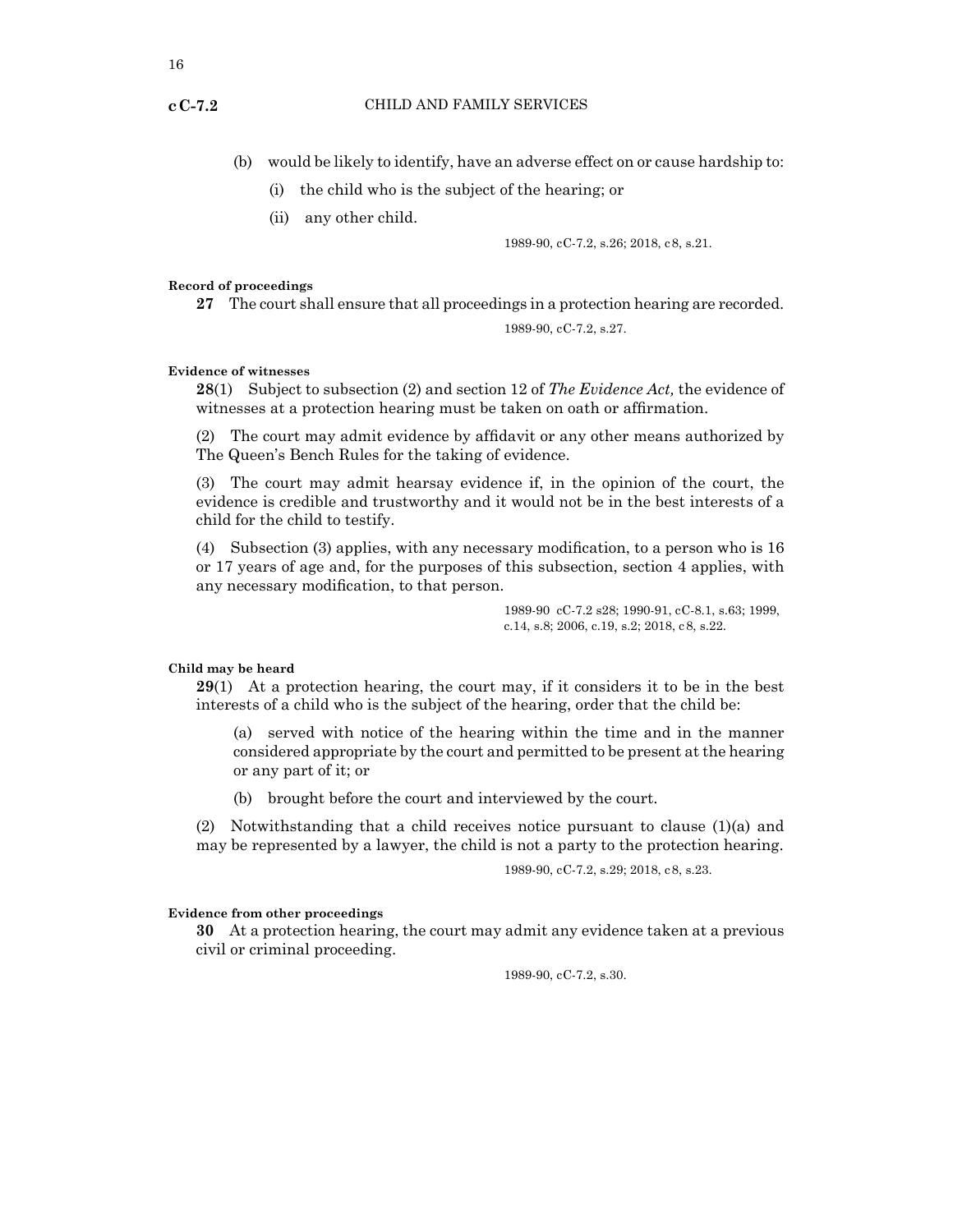**31**(1) Any party to a protection hearing may, orally or in writing, admit any or all facts in issue.

(2) The parties to a protection hearing may, orally or in writing, agree with respect to any or all facts in issue.

1989-90, cC-7.2, s.31.

#### **Assessment**

**32**(1) The court may request that:

- (a) a child who is the subject of a protection hearing;
- (b) a parent of the child mentioned in clause (a); or
- (c) any person having a sufficient interest in the child mentioned in clause (a);

undergo medical, psychological, developmental or educational assessment performed by a person qualified in the relevant discipline to assist the court in determining the best interests of the child for the purposes of making an order pursuant to section 36 or 37.

- (2) The costs of an assessment pursuant to subsection (1) shall be paid:
	- (a) in the case of:
		- (i) a child, by the parent; or
		- (ii) an adult, by the adult who is assessed;
	- (b) with the consent of a director employed by the ministry, by the ministry; or

(c) where the child or the parent is receiving family services from an agency, by the agency, with the consent of a director employed by the agency.

(3) A report of an assessment pursuant to subsection (1) is to be filed with the court by the person who completed the assessment.

> 1989-90, cC-7.2, s.32; 1994, c35, s.6; 2016, c13, s.5.

#### **Time limit**

**33**(1) Subject to subsections (2), (3) and (4), on a protection hearing, the court shall, within 60 days after the day on which the hearing commences:

(a) determine pursuant to subsection 36(1) whether the child is a child in need of protection; and

(b) make an order pursuant to subsection 36(3) or section 37.

(2) Subsection (1) does not apply if the court does not have sufficient evidence on which to make an order.

(3) If the court is unable to hear all the evidence and does not sit again in the period described in subsection (1), the protection hearing is to be adjourned to the next available court day.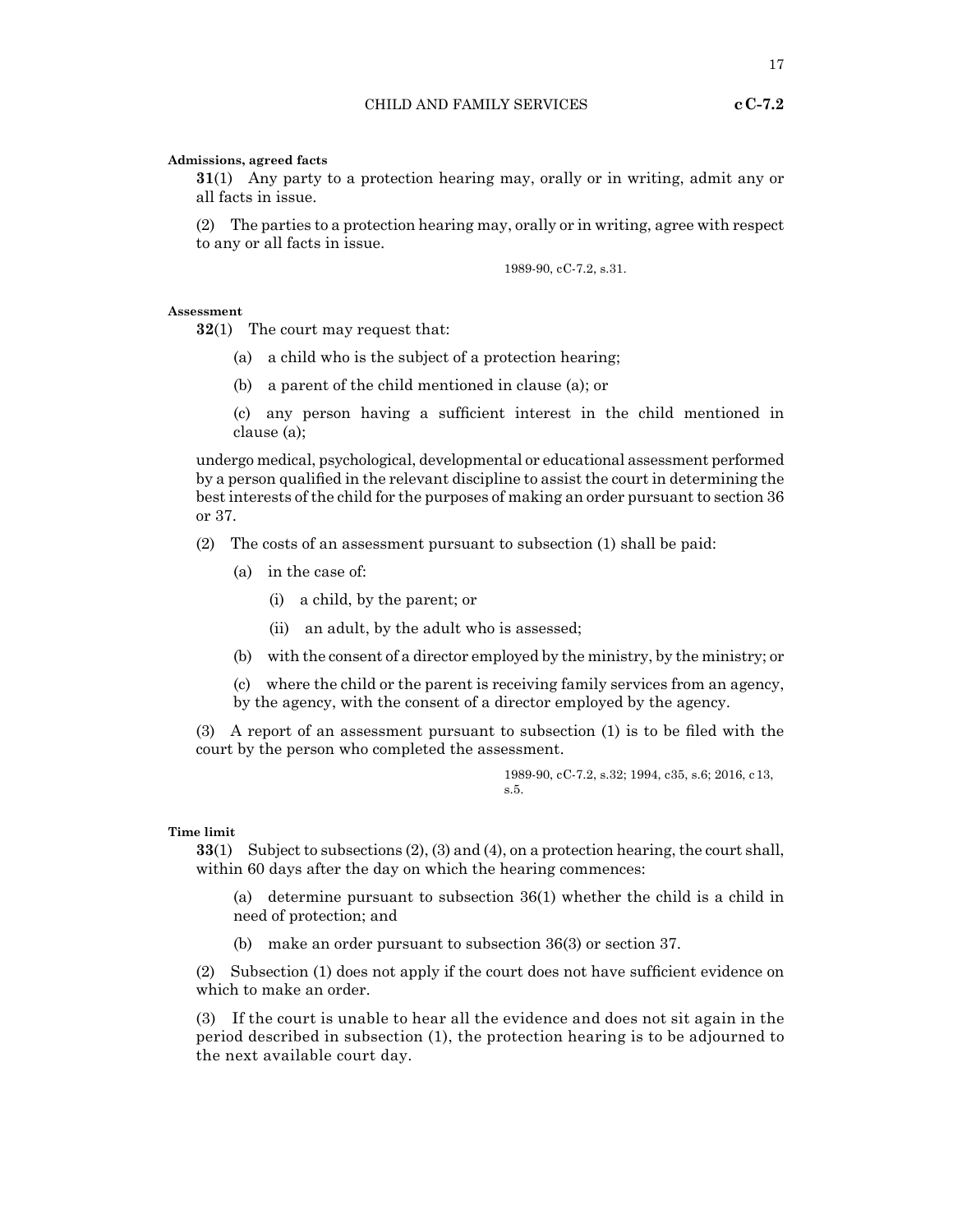(4) If a protection hearing is stayed pending the determination of an application respecting a parenting order pursuant to *The Children's Law Act, 2020*, the time for a determination and order pursuant to subsection (1) does not include the period of the stay of proceedings.

2018, c8, s.24; 2020, c3, s.3.

#### **Adjournments**

**34**(1) Subject to section 33 and subsection (2), the court may adjourn a protection hearing from time to time.

(2) Before adjourning a protection hearing, the court shall consider the best interests of the child and, in particular:

(a) the importance of continuity in the child's care and the possible effect of disruption of that continuity; and

(b) the effect on the child of a delay in making a decision.

1989-90, cC-7.2, s.34.

#### **Interim orders**

**35**(1) If the court adjourns a protection hearing pursuant to subsection 34(1), the court may make an interim order that the child:

(a) remain with or be returned to his or her parent;

(b) remain with, or be placed in the care of, a person having a sufficient interest in the child; or

(c) remain or be placed in the care of the minister.

(2) In making an interim order pursuant to subsection (1), the court:

(a) shall consider the best interests of the child; and

(b) may make the order subject to any terms and conditions, including access to the child by the parent or a person designated pursuant to section 23, that the court considers appropriate.

1989-90, cC-7.2, s.35; 2018, c8, s.25.

#### **Protection hearing**

**36**(1) On a protection hearing, the court shall determine whether the child is in need of protection.

(2) If the court determines that a child is in need of protection, the officer shall present to the court the officer's recommendations respecting an order to be made pursuant to section 37.

(3) If the court determines that a child is not in need of protection, it shall dismiss the application and order the return of the child to a person who has a right to custody of the child.

(4) An order pursuant to subsection (3) does not constitute an order for custody of the child.

1989-90, cC-7.2, s.36; 2018, c8, s.26.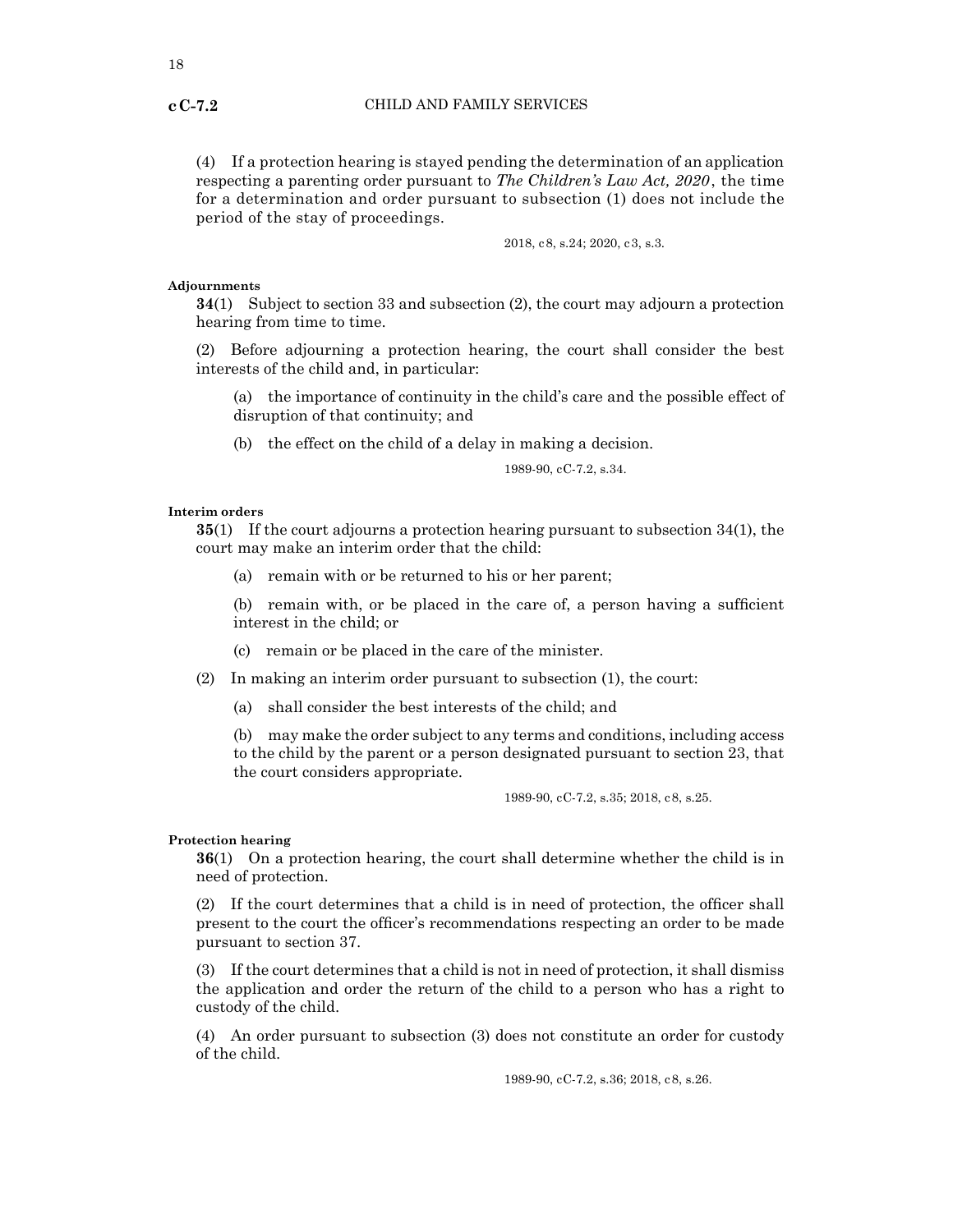#### **Orders re child in need of protection**

**37**(1) Subject to subsection (2), if the court determines that a child is in need of protection, the court shall make an order that the child:

(a) remain with, be returned to or be placed in the custody of his or her parent;

(b) be placed in the custody of a person having a sufficient interest in the child; or

(c) remain in or be placed in the custody of the minister for a temporary period not exceeding six months.

(2) If, in the opinion of the court, none of the orders described in subsection (1) is appropriate, the court shall make an order permanently committing the child to the minister.

(3) Notwithstanding subsections (1) and (2), the court may, if it is of the view that:

(a) a child is in need of protection; and

(b) by reason of the age of the child or other circumstances, it is unlikely that an adoption plan would be made if the child were permanently committed to the minister;

order that the child be placed in the custody of the minister until the child attains the age of 18 years.

(4) In making an order pursuant to subsection (1), (2) or (3), the court:

(a) shall consider the best interests of the child;

(b) may consider the recommendations of the officer mentioned in subsection 36(2); and

(c) may consider the recommendations of a chief, a chief's designate or an agency that appears in court pursuant to subsection (11).

- (5) In making an order pursuant to subsection (1) or (3), the court may:
	- (a) impose any terms and conditions that the court considers appropriate; and
	- (b) include in the order a provision respecting access to the child.

(6) If the court, in making an order pursuant to clause  $(1)(a)$  or (b), orders supervision of the child by the minister as a term or condition of the order, the period of supervision shall not exceed one year.

(7) In making an order pursuant to clause (1)(b), the court may direct that the order shall terminate after the expiry of a period, not exceeding one year, specified in the order.

(8) Any order made pursuant to clause  $(1)(a)$  or (b) or section 16 that is inconsistent with an existing custody order of a superior court shall be considered an interim order that is subject to a further order of a superior court.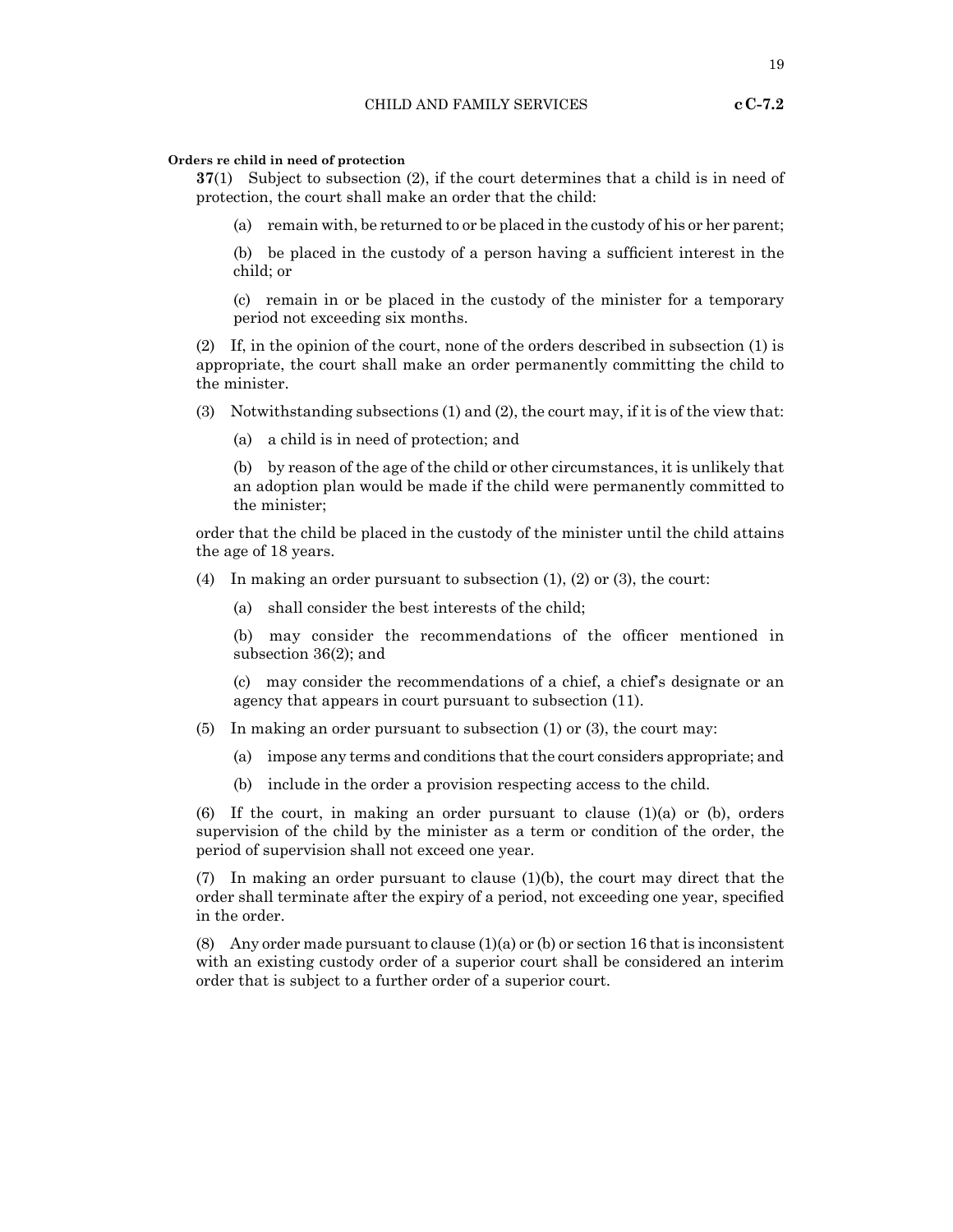(9) The court shall provide to each party to the proceedings a written summary of its reasons for determining that the child is in need of protection.

(10) Notwithstanding subsection 33(1), where an officer intends to apply to the court for an order pursuant to subsection (2) or (3) and the child who is the subject of the proposed hearing is a status Indian whose name is included in a Band List or who is entitled to have his or her name included in a Band List, the officer shall give 60 days' notice of the application for the protection hearing to the child's band or the agency, if any, that is providing family services to members of the child's band.

(11) Where a band or an agency has received a notice pursuant to subsection (10):

(a) the chief of the band, the chief's designate or the agency may appear in court to make recommendations with respect to the application; and

(b) where the chief, the chief's designate or the agency appears in court pursuant to clause (a), the band or the agency is a party to the proceedings.

1989-90, cC-7.2, s.37; 1994, c35, s.7.

#### **Expiry of orders**

**38**(1) Subject to subsection (2), on the expiry of an order pursuant to clause  $37(1)(b)$  or (c), an officer shall return the child to a person who has a right to custody of the child.

(2) An officer may apply for a hearing to determine whether the child continues to be in need of protection:

(a) before the expiry of an order mentioned in subsection (1) or the period of supervision ordered pursuant to subsection 37(6); or

(b) within 15 days after the expiry of an order mentioned in subsection (1) or the period of supervision ordered pursuant to subsection 37(6).

(3) If an officer has applied for a hearing pursuant to subsection (2), the court shall fix a day, time and place for the hearing in accordance with subsection (4).

(4) The day fixed for a hearing pursuant to subsection (3) is to be:

- (a) as soon as practicable; and
- (b) not later than 30 days after the day on which the application is made.

 $(5)$  The officer shall give notice of a hearing pursuant to subsection  $(2)$  in accordance with section 24.

(6) The provisions of this Part respecting protection hearings apply, with any necessary modification, to a hearing held pursuant to subsection (2).

(7) If an application is made pursuant to subsection (2), the order mentioned in subsection (1) is deemed to continue until the disposition of the hearing pursuant to subsection (8), notwithstanding the expiry of that order.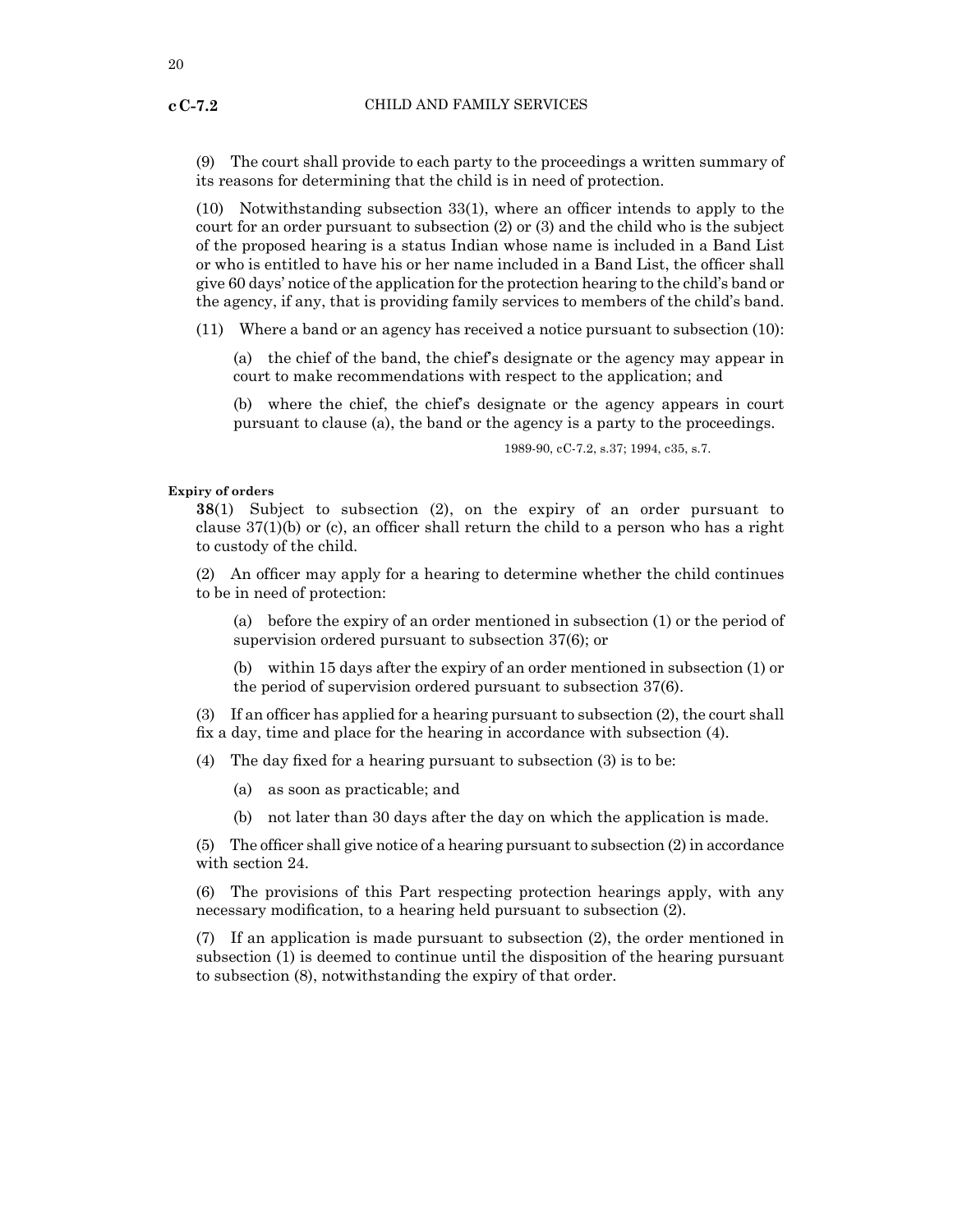(8) At a hearing pursuant to subsection (2), the court shall:

- (a) determine whether the child continues to be in need of protection; and
- (b) make any order authorized by section 36 or 37, as the case may require.

(9) Subject to subsection 68(1), the total of the periods of all orders made pursuant to clause 37(1)(c) shall not exceed 24 months unless the court determines, after considering the best interests of the child, that an extension is required.

(10) The total of the periods of all orders made pursuant to subsection 37(6) shall not exceed 18 months unless the court determines, after considering the best interests of the child, that an extension is required.

> 1989-90, cC-7.2, s.38; 1994, c35, s.8; 2018, c8, s.27.

#### **Variation**

**39**(1) Subject to subsection (2), the court may, on the application of any party to the original protection hearing, vary or terminate an order made pursuant to section 37 if:

- (a) there has been a change in circumstances; and
- (b) it is in the best interests of the child to vary or terminate the order.

(2) Subsection (1) does not apply with respect to a child who has been:

- (a) permanently committed to the minister; and
- (b) adopted or placed in a home for the purpose of adoption.

(3) The party who applies for a hearing pursuant to subsection (1) shall give 15 days' notice in writing of the day fixed for the hearing to the other parties to the original protection hearing.

(4) All parties to the original protection hearing are entitled to be heard at a hearing pursuant to subsection (1).

(5) The court may award costs against any party to an application pursuant to subsection (1) other than:

- (a) the minister; or
- (b) an employee of the ministry.

(6) The provisions of this Part respecting protection hearings apply, with any necessary modification, to a hearing pursuant to subsection (1).

> 1989-90, cC-7.2, s.39; 2016, c13, s.7; 2018, c8, s.28.

## PART IV **Review Panels and Family Services Board**

**Repealed.** 2018, c8, s.29.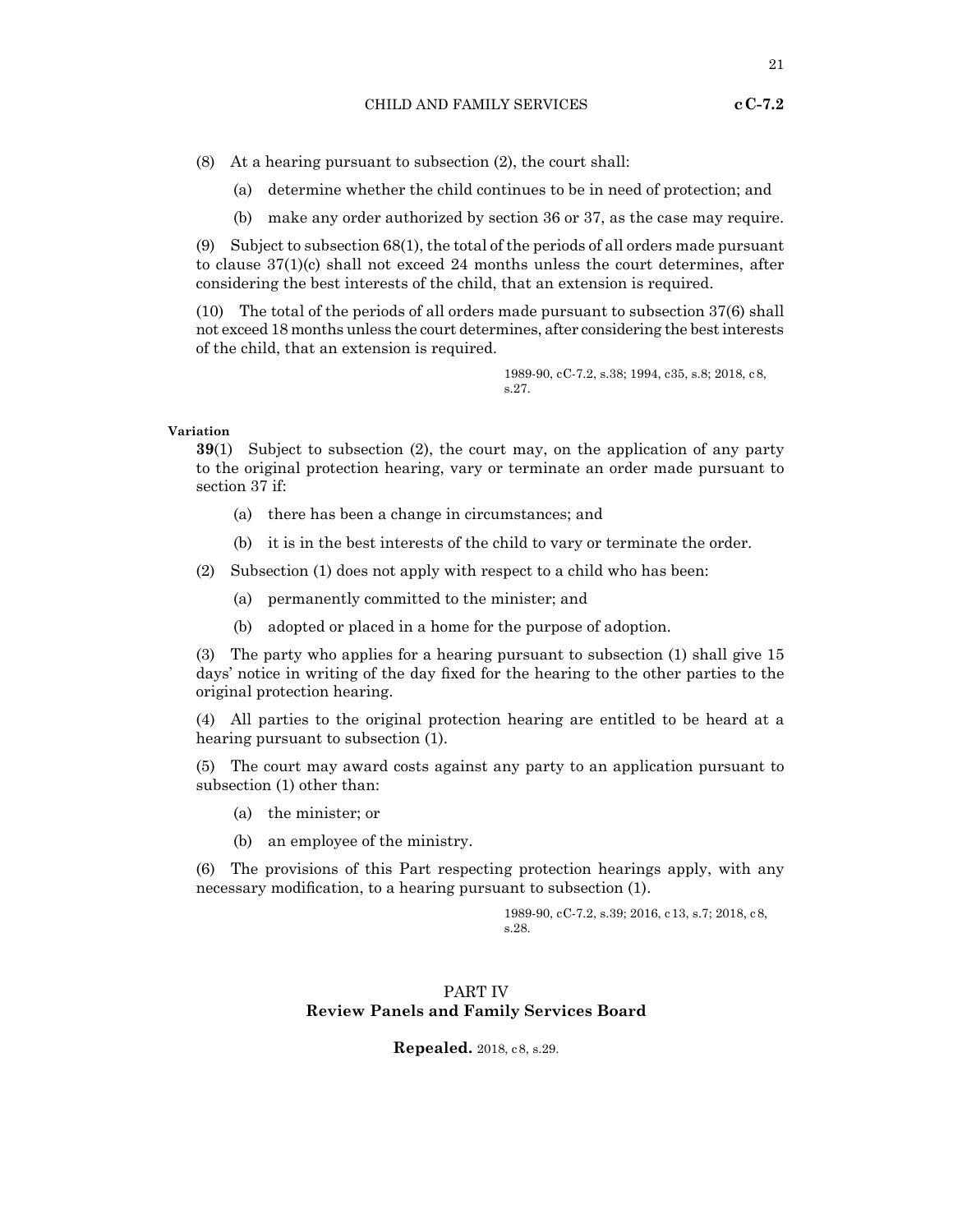## PART V **Voluntary Committal**

#### **Interpretation of Part 44** In this Part:

- (a) **"court"** means the Court of Queen's Bench;
- (b) **"parent"** means:
	- (i) in the case of a child who is not adopted:
		- (A) a person who:
			- (I) is the biological parent of the child;

(II) has decision-making responsibility or parenting time with respect to the child pursuant to an order or an agreement; or

(III) has been declared to be a parent of the child pursuant to Part 7 of *The Children's Law Act, 2020*; or

(B) in the case of a child who has no parent within the meaning of paragraph (A) who is alive, the guardian of the child or the person having lawful decision-making responsibility for the child; or

(ii) in the case of a child who is adopted, a person who is a parent of the child pursuant to an order of adoption.

> 1989-90 c.C-7.2, s44; 1990-91, cC-8.1, s.63; 1992, c21, s.3; 1994, c27, s.20; 1999, c 14, s.9; 2004, c5, s.2; 2020, c3, s.3.

**45 Repealed**. 1990-91, cC-8.1, s.63.

#### **Voluntary committal**

**46**(1) Subject to subsections (2) and (3), a parent may voluntarily commit his or her child to the minister.

(2) A voluntary committal pursuant to subsection (1) is to be:

(a) made on a form supplied by the ministry or an agency, as the case may require; and

(b) subject to section 49, signed by each parent and the director.

(3) No voluntary committal pursuant to this section is to be made until the child is at least 72 hours old.

(4) **Repealed.** 2004, c5, s.2.

(5) Except as provided in sections 49 and 50, a voluntary committal made pursuant to this section is not revocable.

(6) A parent who is under the age of 18 years may voluntarily commit his or her child to the minister pursuant to this section, and that voluntary committal is as valid and effectual as if the parent was 18 years of age.

> 1989-90, cC-7.2, s.46; 1990-91, c10, s.2; 1994, c35, s,9; 2004, c.5, s.2; 2016, c13, s.8.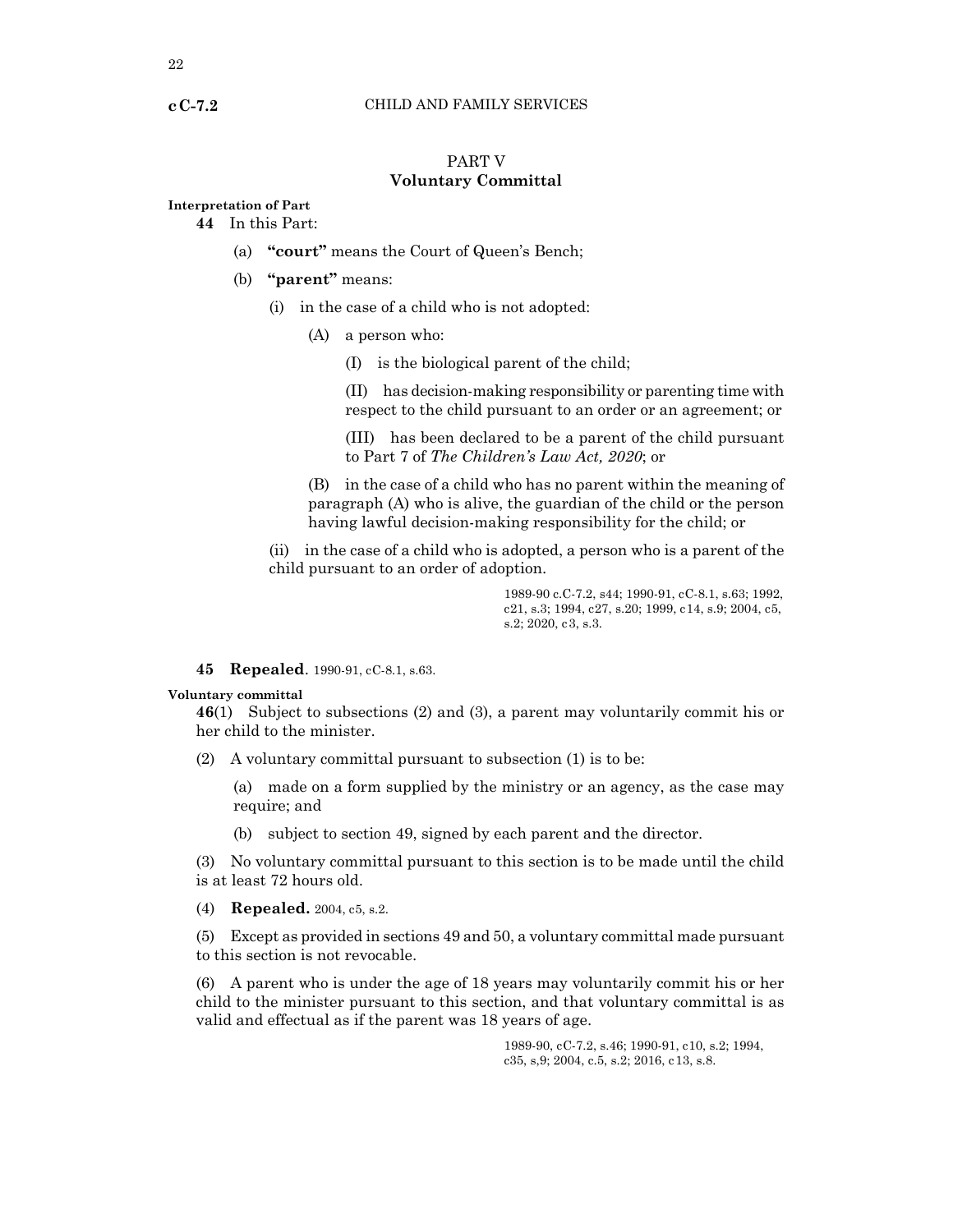**cC-7.2** 

**Independent advice**

**47** A form for voluntary committal mentioned in clause 46(2)(a) shall include a provision stating that a parent may seek advice from an independent third party before making the voluntary committal.

1989-90, cC-7.2, s.47.

#### **Effect of voluntary committal**

**48** Subject to sections 49 and 50, a voluntary committal pursuant to section 46 has the same effect as an order of permanent committal pursuant to subsection 37(2).

1989-90, cC-7.2, s.48.

#### **Dispensing with signature**

**49**(1) If a form for voluntary committal has been signed by only one parent, an application may be made to the court at any time after the child is three days old for an order dispensing with the requirement that the other parent sign the voluntary committal.

(2) If, in the opinion of the court, it is in the best interests of the child within the meaning of section 3 of *The Adoption Act, 1998* to do so, the court may make an order dispensing with the requirement that a parent sign the voluntary committal.

(3) If the court dispenses with a parent's signature to a voluntary committal pursuant to subsection (2), the child is deemed to be permanently committed to the minister as if the voluntary committal had been signed by each parent.

(4) If, on an application pursuant to subsection (1), the court refuses to make an order described in subsection (2), the court:

(a) shall make an order respecting the custody of the child; and

(b) may make any further order that it considers appropriate in the circumstances.

> 1989-90, cC-7.2, s.49; 2004, c.5, s.2; 2018, c8, s.30.

#### **Return of child**

**50**(1) If a child has been voluntarily committed to the minister pursuant to section 46, the voluntary committal may be revoked by the parent who made it by delivering to a director a written notice of revocation:

(a) at any time within 21 days after the day on which the voluntary committal was signed; and

(b) if, within one year from the day on which the voluntary committal was signed, the child has not been placed for adoption pursuant to *The Adoption Act, 1998*, at any time within that year.

(2) If the director receives a notice pursuant to subsection (1), the director shall, if practicable, inform the other parent.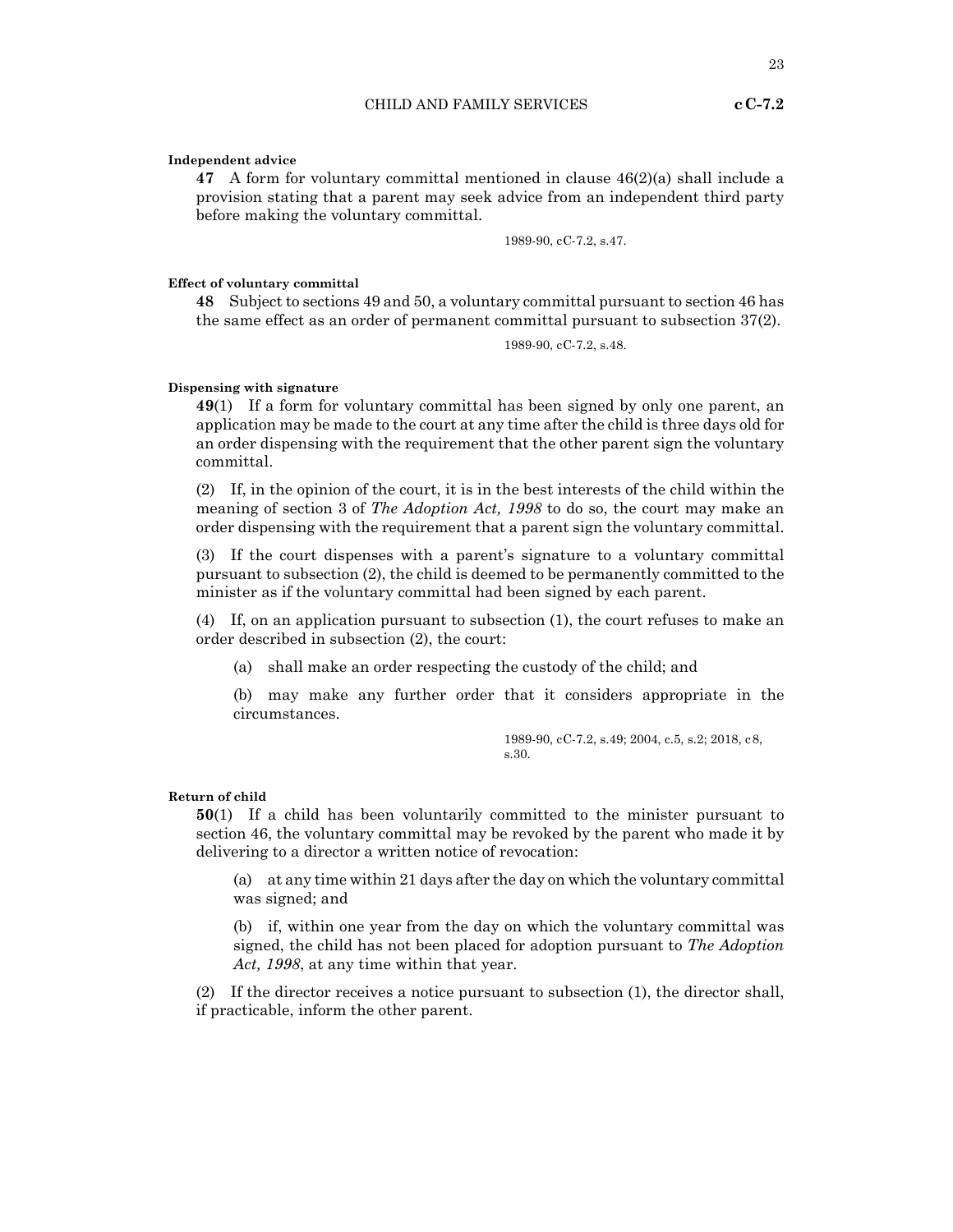(3) If a child who has been voluntarily committed to the minister pursuant to section 46 has not been placed for adoption pursuant to *The Adoption Act, 1998*, the court may, on application, extend the time for revocation mentioned in clause $(1)(b)$  if, in the opinion of the court, it is in the best interests of the child within the meaning of that Act.

2018, c8, s.31.

## PART VI

#### **Children in the Care of the Minister**

**Interpretation of Part, "child"**

**51** In this Part, **"child"** includes a person who is actually or apparently 16 or 17 years of age.

1989-90, cC-7.2, s.51.

#### **Minister's responsibilities for children in care**

**52**(1) The minister has all the rights and responsibilities of a parent, if a child:

(a) has been apprehended and has not been returned to a person who has a right to custody of the child; or

(b) is in the care and custody of the minister pursuant to an order made pursuant to clause  $37(1)(c)$  or subsection  $37(3)$ , except with respect to adoption proceedings.

(2) The minister has all the rights and responsibilities of a parent, including with respect to adoption proceedings, if a child has been permanently committed to the minister pursuant to subsection 37(2) or voluntarily committed to the minister pursuant to section 46.

(3) Notwithstanding subsection (2), the Public Guardian and Trustee of Saskatchewan is the guardian of the property of a child mentioned in that subsection.

2018, c8, s.32.

#### **Placement considerations**

**53** In any case where an officer is arranging residential services for a child or an order is to be made by the court pursuant to subsection 37(1), the officer or court shall, having regard to the best interests of the child:

(a) consider the feasibility of placing the child with a member of the child's extended family; and

(b) if practicable, attempt to maintain the child in an environment that is consistent with the child's cultural background.

1989-90, cC-7.2, s.53; 2018, c8, s.33.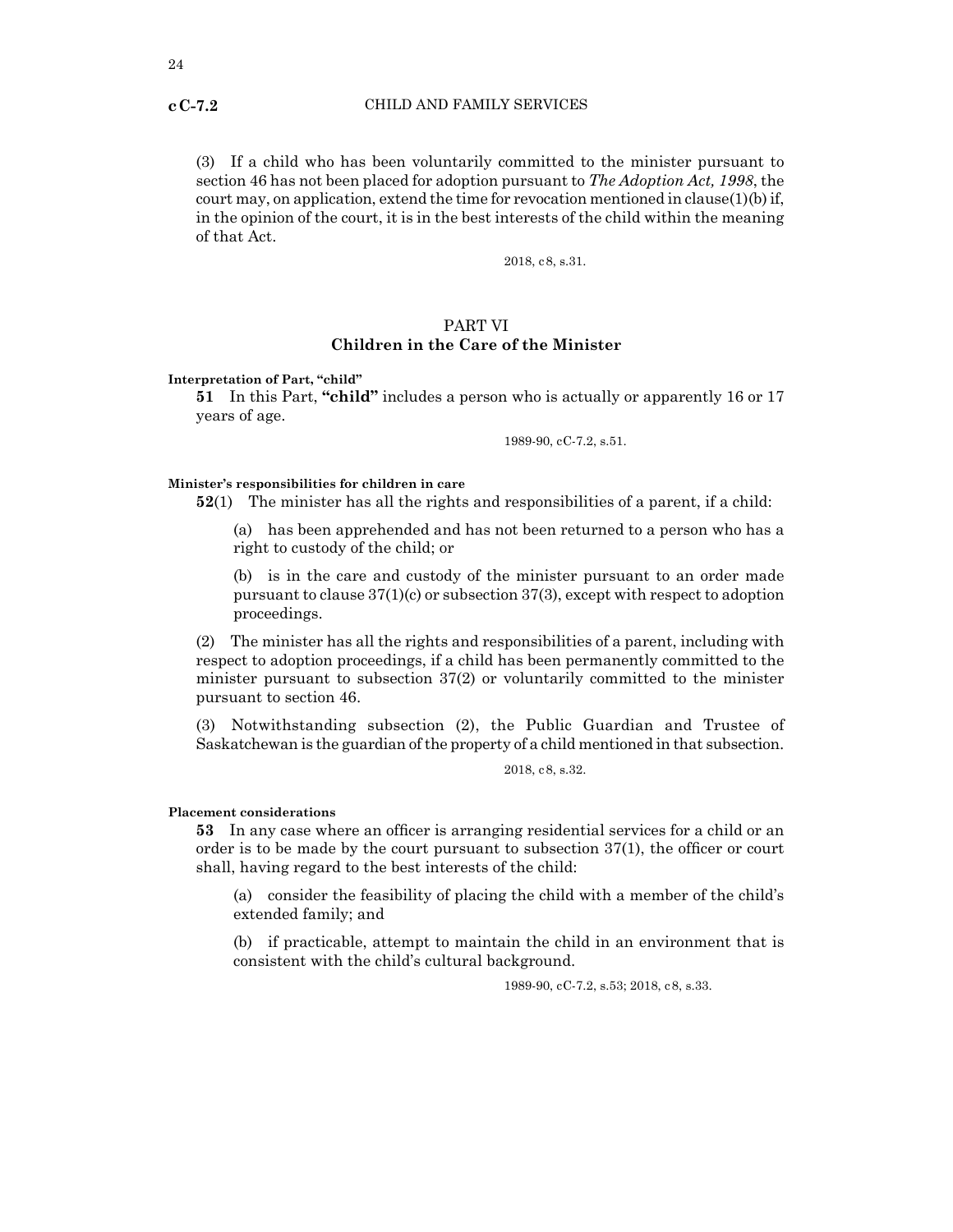#### **Foster care agreements**

**54**(1) If foster care services are provided pursuant to this Act, a director shall enter into a written agreement with the person providing those services setting out the duties and responsibilities of each party with respect to the care provided.

(2) None of the rights or powers vested in the minister pursuant to this Act are impaired by any terms or conditions of an agreement made pursuant to subsection (1).

(3) Every agreement made pursuant to subsection (1) is deemed to contain a provision reserving to the director the right to remove the child from the person providing foster care where, in the opinion of the director, the welfare of the child requires that removal.

1989-90, cC-7.2, s.54; 2018, c8, s.34.

#### **Support by minister**

**55**(1) Subject to subsection (2), if residential services are provided pursuant to this Act, the minister:

(a) shall, subject to the terms and conditions of any agreement for residential services, be responsible for the expense of sheltering, supporting, educating, caring and providing appropriate counselling and rehabilitative services for the child; and

(b) may, for the purposes of clause (a), make any necessary expenditures in advance or otherwise.

(2) The minister is not responsible for any expenses mentioned in to clause  $(1)(a)$ except:

(a) expenses for which the parent of the child would otherwise be responsible; or

(b) in the case of expenses that are related to residential services provided to a child by an agency, expenses for which the minister agrees to be responsible.

(3) The minister may assume responsibility for any of the expenses mentioned in clause (1)(a) of any child of a child described in subsection (1).

(4) Notwithstanding subsection (1), if:

(a) a child is 16 years of age or older; and

(b) the minister considers it to be in the best interests of the child;

the minister may discontinue the minister's responsibility for the expense of providing the services described in clause (1)(a) for the child.

(5) Subject to the regulations, the minister may enter into agreements by which the minister is obliged to make payments for the provision of residential services pursuant to this section.

> 1989-90, cC-7.2, s.55; 1994, c35, s.10; 2018, c8, s.35.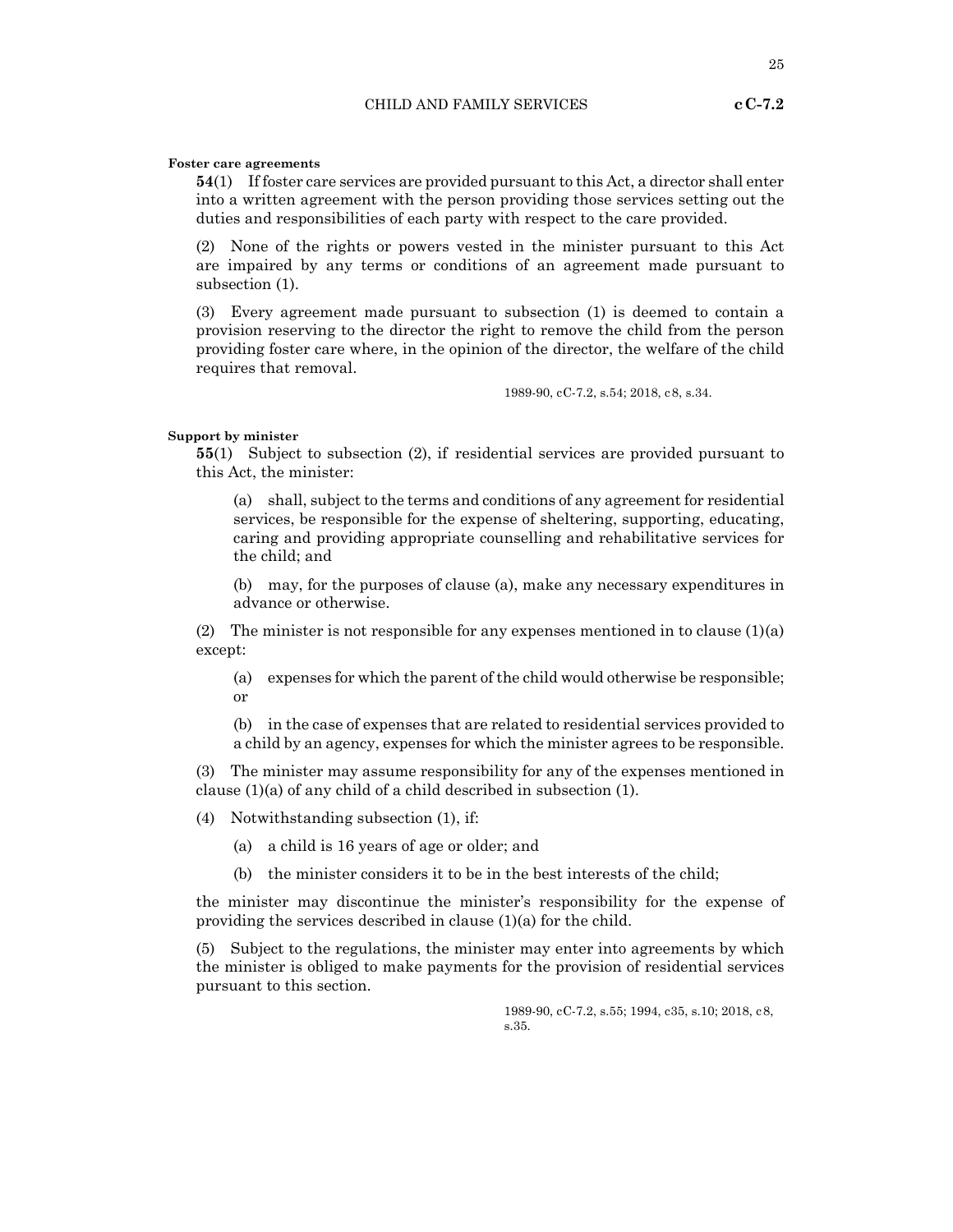#### **Extension of support**

**56**(1) This section applies to persons:

(a) who, immediately before attaining 18 years of age, were committed to the minister pursuant to subsection 37(2) or section 46 or were in the custody of the minister pursuant to an order made pursuant to subsection 37(3);

- (b) who have not attained 21 years of age; and
- (c) who:
	- (i) are continuing their education;

(ii) require assistance or training to enable them to continue their education or obtain employment; or

(iii) because of a mental or physical disability or impairment, require care or participation in a program to assist them in their mental or physical development or in the acquisition of life skills.

(2) Subject to subsection (3), the minister may, pursuant to an agreement with a person described in subsection (1), pay on behalf of that person any of the expenses described in clause 55(1)(a) or provide the person with any of the services described in that clause.

(3) The minister shall not make payments or provide services pursuant to subsection (2) with respect to a person:

- (a) after the person attains 21 years of age; or
- (b) after the person completes his or her education if that occurs before the person attains 21 years of age.

(4) If a person described in subsection (1) lacks capacity to enter into an agreement, the minister may, in accordance with subsections (2) and (3), pay expenses on behalf of the person or provide services to the person without entering into an agreement.

2000, c6, s.2; 2018, c8, s.36.

## PART VII **Administration**

#### **Directors, officers**

**57** The minister may:

(a) appoint any directors that the minister considers necessary for the administration of this Act; and

- (b) designate as officers any persons who:
	- (i) in the minister's opinion are qualified; or
	- (ii) meet any qualifications that may be prescribed in the regulations.

1989-90, cC-7.2, s.57.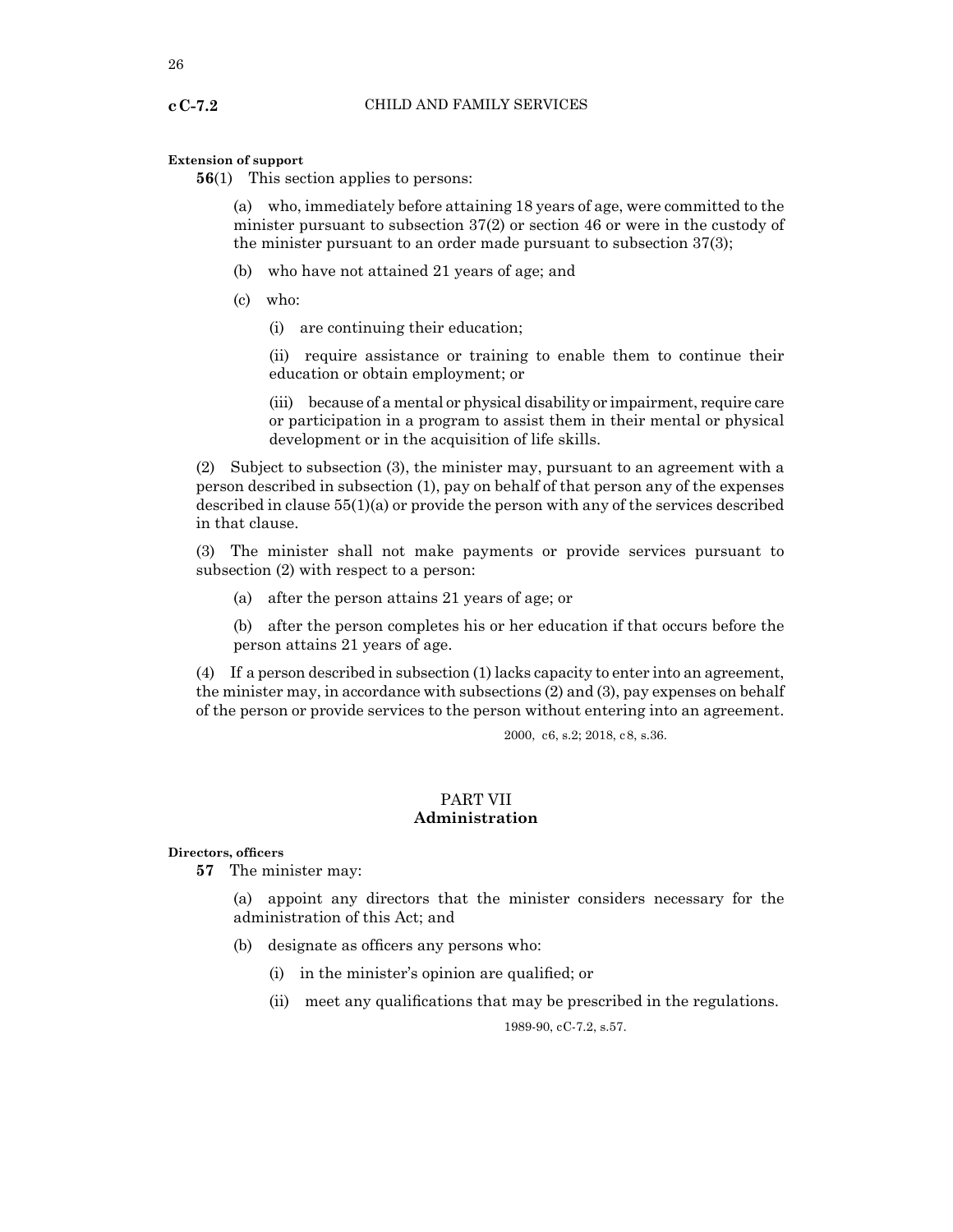27

#### **Delegation**

**58** A director may authorize any officer to perform in the absence of the director any duty imposed or exercise any power conferred on the director by this Act or the regulations.

1989-90, cC-7.2, s.58; 1994, c35, s.12.

## **Agreements**

**59** The minister may enter into agreements with any person, agency, organization, association, institution or body inside or outside Saskatchewan for any purpose related to the exercise of any of the powers or the carrying out of any of the duties or functions assigned to the minister by or pursuant to this Act.

1989-90, cC-7.2, s.59.

#### **Reciprocal agreements**

**60**(1) The minister may enter into arrangements with the appropriate provincial, federal, territorial or state authority in any jurisdiction within or outside Canada with respect to:

(a) the transfer to the authority by the minister of the custody or guardianship rights of the minister with respect to a child or children in the custody of or committed to the minister;

(b) the transfer to the minister by the authority of the custody or guardianship of any child lawfully in the custody of or committed to the authority.

(2) If the minister assumes responsibility for the custody or guardianship of a child pursuant to subsection (1), the child is deemed to be placed in the custody of the minister or committed to the minister, as the case may be, pursuant to this Act.

(3) Any proceedings with respect to the review, variation or extension of the custody or guardianship of a child transferred to the minister pursuant to this section shall be taken in accordance with this Act.

1989-90, cC-7.2, s.60; 2018, c8, s.37.

#### **Aboriginal child welfare agreements**

**61**(1) The minister may, having regard to the aspirations of Aboriginal people to provide services to their communities, enter into an agreement with a band or any other legal entity in accordance with the regulations:

(a) for the provision of services or the administration of all or any part of this Act by the band or legal entity as an agency; or

(b) for the exercise by the agency of those powers of the minister pursuant to this Act to the extent to which those powers are specified in the agreement.

(2) An agency that enters into an agreement pursuant to subsection (1) is responsible for the exercise of the powers of the minister to the extent to which those powers are specified in the agreement.

2016, c13, s.10.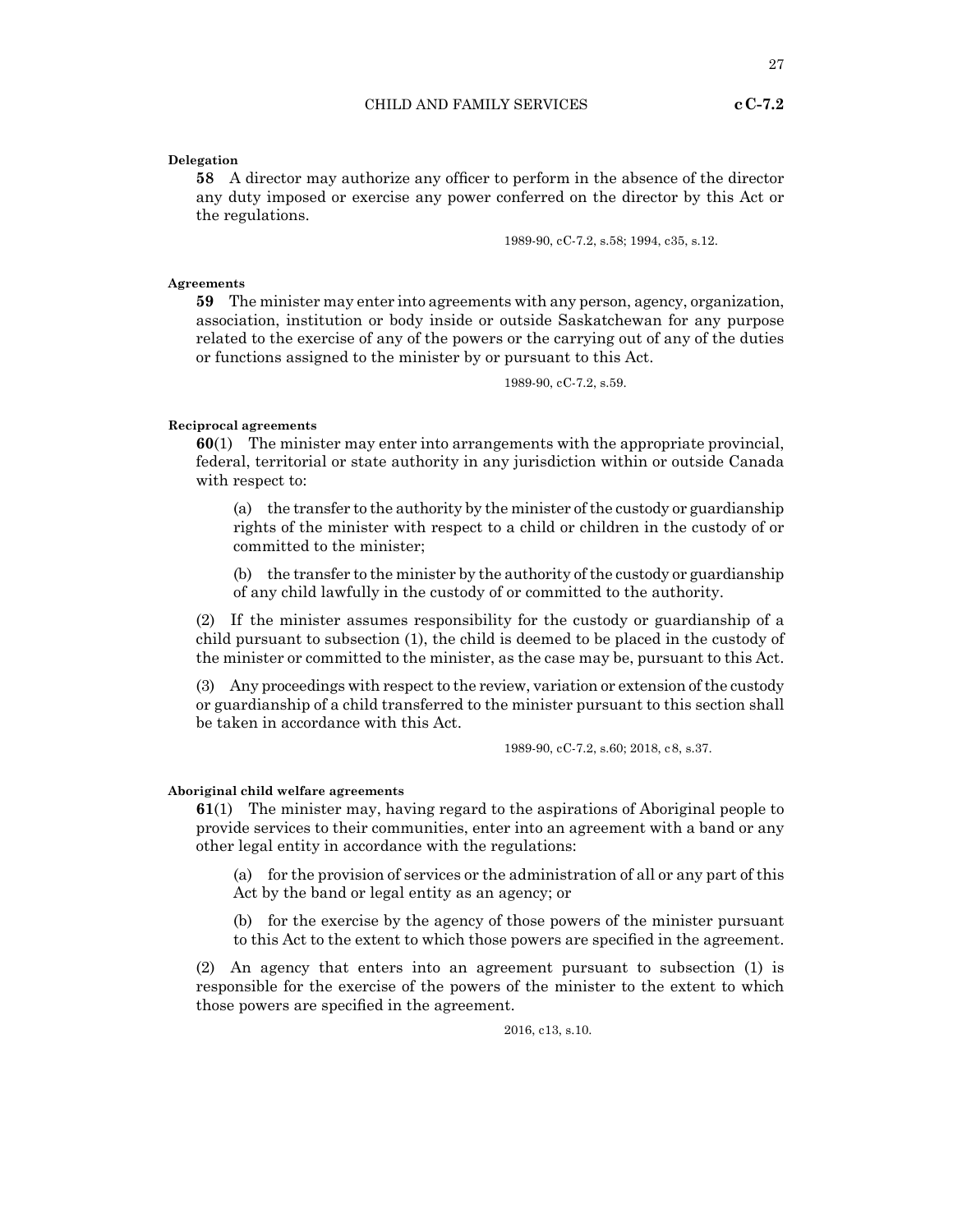#### **Execution of agreements**

**62** Any agreement mentioned in this Act other than an agreement pursuant to section 61 may be made and executed by a director on behalf of the minister.

1989-90, cC-7.2, s.62.

#### **Agreement provisions**

**62.1**(1) Any agreement mentioned in section 61 that is entered into or renewed on or after the day on which this section comes into force must include provisions that specify all of the following:

(a) the powers, duties and functions pursuant to this Act that are being delegated to the person with whom the agreement is entered into;

(b) the expected outcomes to be achieved by the person with whom the agreement is entered into;

(c) the acceptance by the person with whom the agreement is entered into of the person's responsibility to exercise the powers and carry out the duties and functions delegated to the person;

(d) the requirement that the person with whom the agreement is entered into report to the minister whenever required by the minister and in the manner and within the period directed by the minister;

(e) the requirement that the person with whom the agreement is entered into provide the minister, within a period after the end of the year that is specified in the agreement, with an annual report of the person's activities during the year in carrying out the provisions of the agreement, including:

(i) reporting with respect to the exercise of the powers and carrying out of the duties and functions delegated to him or her under the agreement;

(ii) an unaudited financial statement satisfactory to the minister respecting the person's exercise of the powers and carrying out of the duties and functions delegated to him or her under the agreement; and

(iii) the person's compliance with requirements respecting the keeping and maintaining of records;

(f) the requirement that the person with whom the agreement is entered into carry insurance coverage satisfactory to the minister;

(g) provisions for indemnification between the person with whom the agreement is entered into and the Government of Saskatchewan;

(h) the obligations of the parties if the agreement is terminated;

(i) the term of the agreement;

(j) the procedure for reviewing the agreement by the minister and the person with whom the agreement is entered into;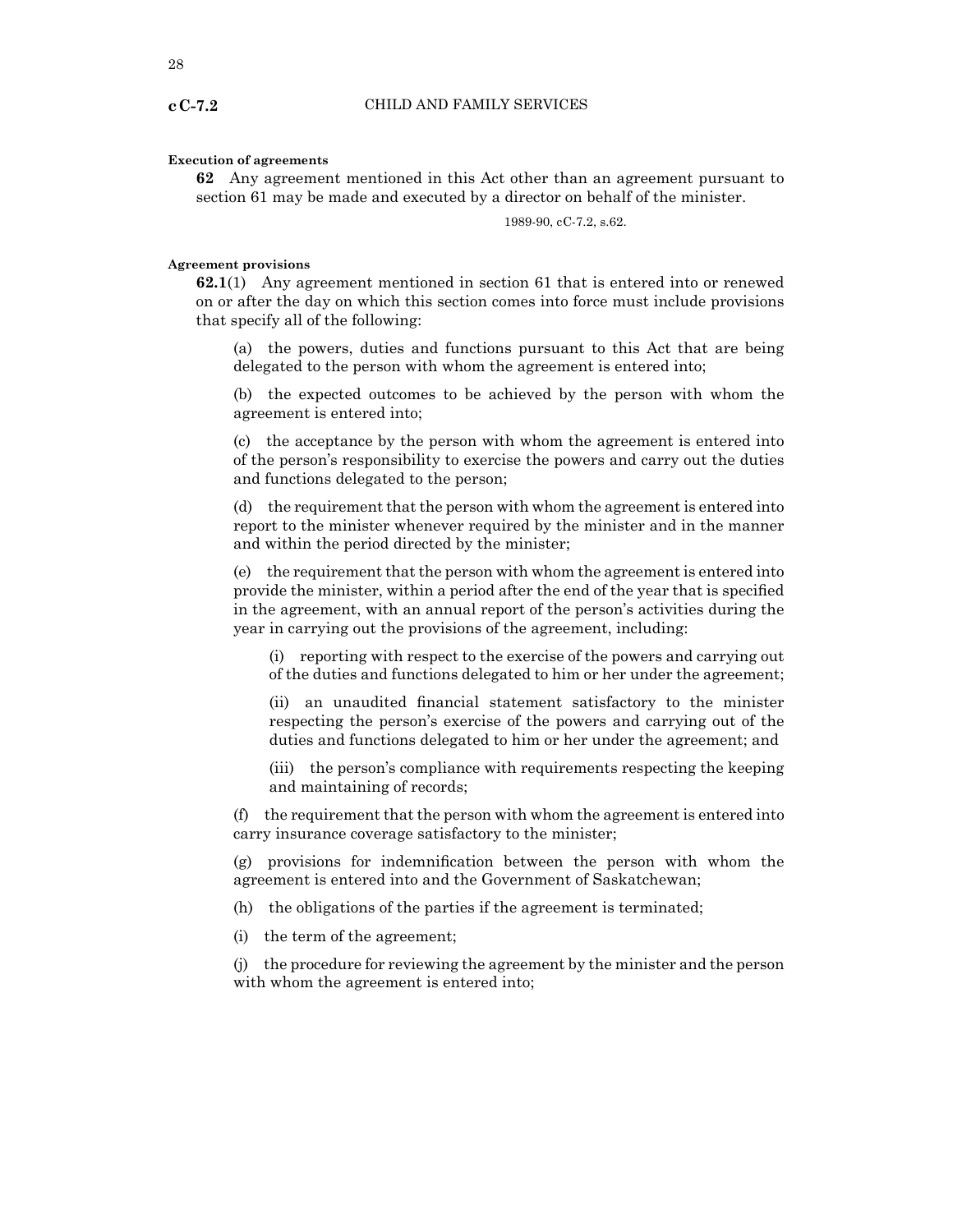## **cC-7.2**

(k) provisions for the settlement of disputes arising from the agreement;

(l) a specification of the liability of the person with whom the agreement is entered into arising out of the person's carrying out of the provisions of the agreement;

(m) the terms and conditions that are to be imposed on the person with whom the agreement is entered into;

(n) any additional matters prescribed in the regulations.

(2) Any agreement entered into pursuant to section 61 may be terminated only in accordance with the procedures and on the terms prescribed in the regulations.

(3) Notwithstanding any provision of an agreement entered into pursuant to section 61, as that section existed on the day before the coming into force of *The Child and Family Services Amendment Act, 2016*, or any provision of any other Act or law, the minister may terminate any agreement entered into pursuant to that section by providing 90 days' notice in writing if, in the opinion of the minister:

- (a) it is in the public interest to terminate the agreement; or
- (b) the agreement does not have a fixed term or termination date.

(4) Notwithstanding any provision of an agreement entered into pursuant to section 61 or any provision of any other Act or law, the minister may terminate any agreement entered into pursuant to that section by providing 90 days' notice in writing if, in the opinion of the minister, it is in the public interest to terminate the agreement.

2016, c13, s.11.

#### PART VIII **Appeals**

#### **Appeal to Queen's Bench**

**63**(1) In this section, **"originating court"** means the court that made the order that is the subject of the appeal.

(2) Any party may, within 30 days from the date of the order, appeal any order made pursuant to this Act to a judge of the Court of Queen's Bench.

(3) Notwithstanding any other Act or law, in the case of an order of committal pursuant to subsection 37(2), no extension of the time for appeal mentioned in subsection (2) is to be granted if the child has been placed in a home for adoption pursuant to *The Adoption Act, 1998.*

(4) A judge sitting in appeal may:

- (a) receive further evidence on questions of fact;
- (b) confirm the order appealed against;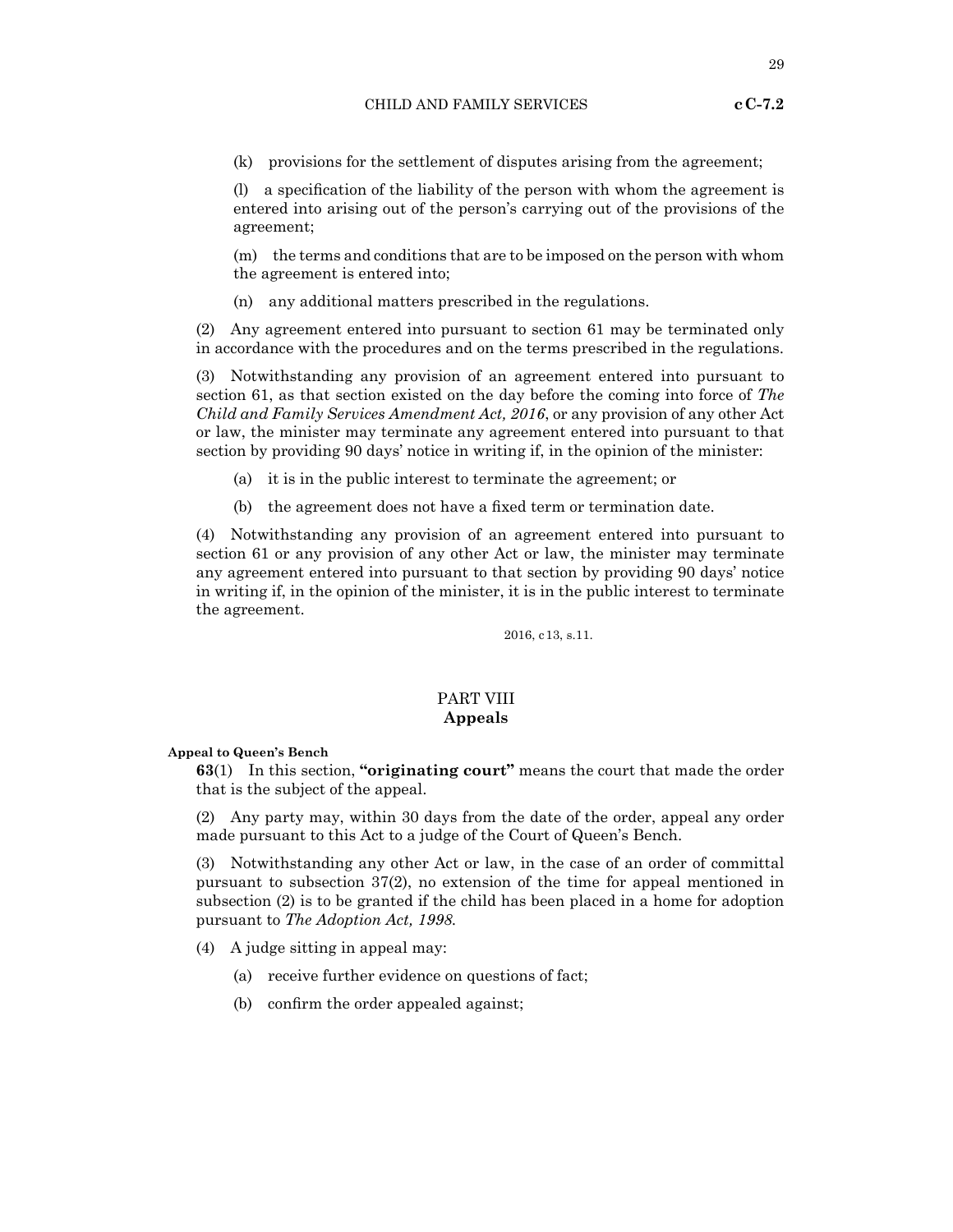(c) rescind the order appealed against and substitute any order that the originating court could have made;

(d) refer the matter, with instructions, to the originating court for re-hearing of all or part of the evidence.

(5) If the order appealed against involves the custody of a child, the order, unless the judge sitting in appeal decides otherwise, is stayed until:

(a) the final disposition of the appeal; or

(b) if the matter is referred to the originating court pursuant to clause  $(4)(d)$ , the determination of the originating court on the re-hearing.

(6) Notwithstanding subsection (2), if the originating court is the Court of Queen's Bench or the Unified Family Court for Saskatchewan, an order is to be appealed to the Court of Appeal.

> 1989-90, cC-7.2, s.63; 2004, c.5, s.2; 2018, c8, s.38; 2018, c42, s.65.

#### **Appeal to Court of Appeal**

**64** Any party may, with leave of a judge of the Court of Appeal, appeal an order of a judge of the Court of Queen's Bench made pursuant to subsection 63(4) to the Court of Appeal on a question of law within 30 days after the day on which the order is made.

1989-90, cC-7.2, s.64; 2018, c42, s.65.

#### **Costs**

**65**(1) Subject to subsection (2), the judge sitting in appeal may make any order respecting costs that the judge considers appropriate.

(2) The tariff of fees for lawyers in the Court of Queen's Bench established pursuant to section 28 of *The Queen's Bench Act, 1998* applies to all proceedings on appeal.

> 1989-90, cC-7.2, s.65; 2004, c.65, s.3; 2018, c8, s.39.

#### **Finality of certain orders**

**66**(1) If:

- (a) the time for appealing:
	- (i) an order of committal pursuant to this*;* or
	- (ii) an order dispensing with a parent's signature pursuant to section 49;

has expired; and

- (b) either:
	- (i) an order of adoption has been made with respect to the child; or
	- (ii) the child has been placed in a home for the purpose of adoption pursuant to *The Adoption Act, 1998*;

the order is final and conclusive and the validity of the order shall not be challenged in any court.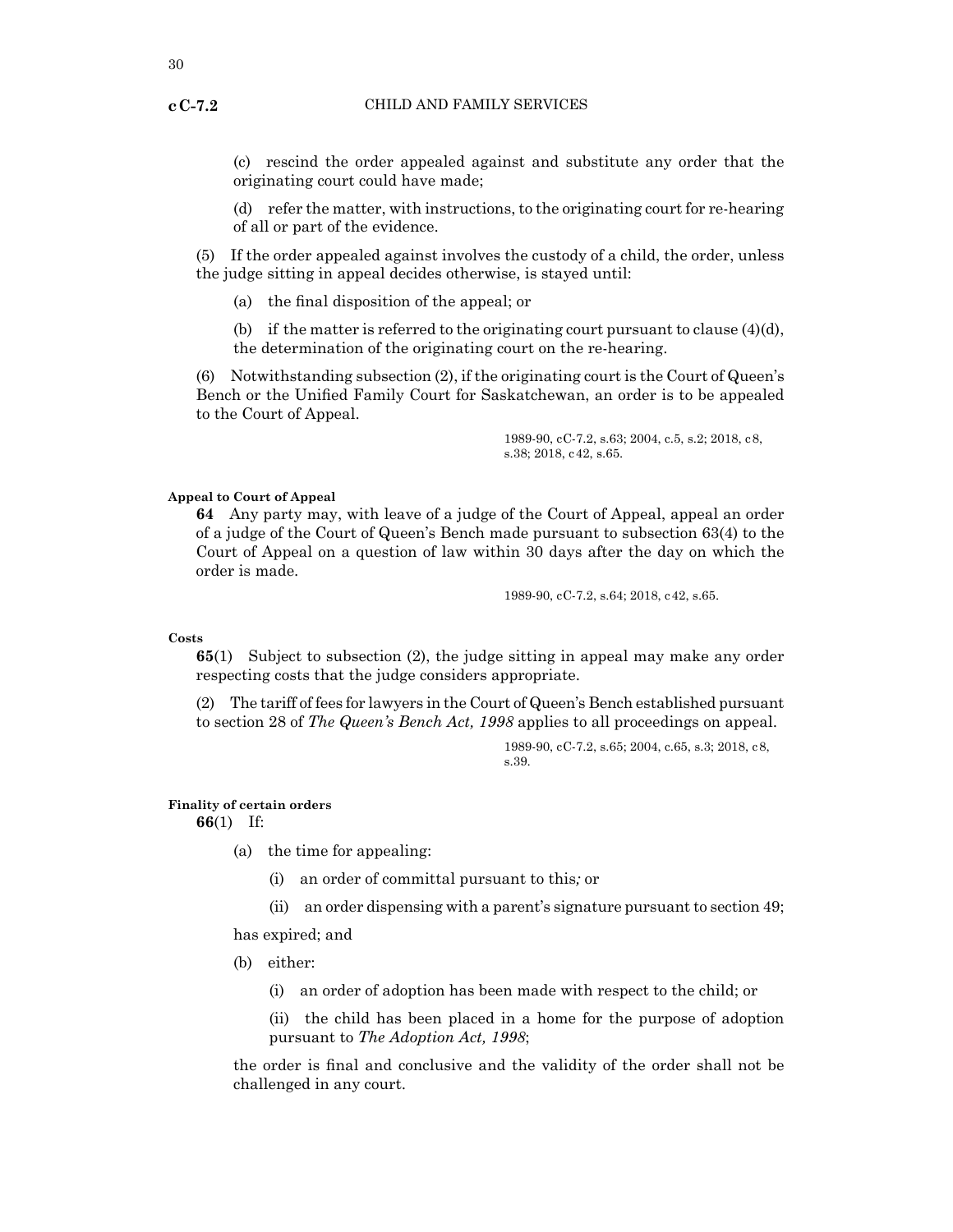(2) While an order of committal or a voluntary committal is in force and the child has been placed for adoption:

- (a) no application by a parent shall be allowed; and
- (b) no order, decision or judgment shall be made;

granting to a parent decision-making responsibility or parenting time with respect to the child pursuant to *The Children's Law Act, 2020* or any other Act or law.

(3) While an order of committal or a voluntary committal is in force and the child has been placed for adoption, no application shall be made to the court for a declaration of parentage pursuant to Part 7 of *The Children's Law Act, 2020.*

> 1989-90, cC-7.2, s.66; 1990-91, cC-8.1, s.63; 2004, c.5, s.2; 2016, c13, s.12; 2018, c8, s.40; 2020, c3, s.3.

## PART IX **General**

**Information on status**

**67** A director shall, on the request of a parent whose child is committed to the minister by an order pursuant to subsection 37(2) or pursuant to section 46, inform the parent as to whether or not the child has been adopted or placed for adoption.

2018, c8, s.41.

**Termination of committal**

**68**(1) If a child has been committed to the minister by an order pursuant to subsection 37(2) or pursuant to section 46, or has been placed in the custody of the minister pursuant to clause  $37(1)(c)$  or subsection  $37(3)$ , the committal or order expires on the earliest of:

- (a) the day on which the child attains 18 years of age;
- (b) the day on which the child is adopted;
- (c) the day on which the child marries;

(d) the day on which the committal of the child is terminated by an order of the court; and

(e) the day on which the committal is otherwise terminated pursuant to this Act.

(2) An agreement made pursuant to section 9 or 10 shall not extend beyond the eighteenth birthday of the person with respect to whom the agreement was made.

1989-90, cC-7.2, s.68; 2018, c8, s.42.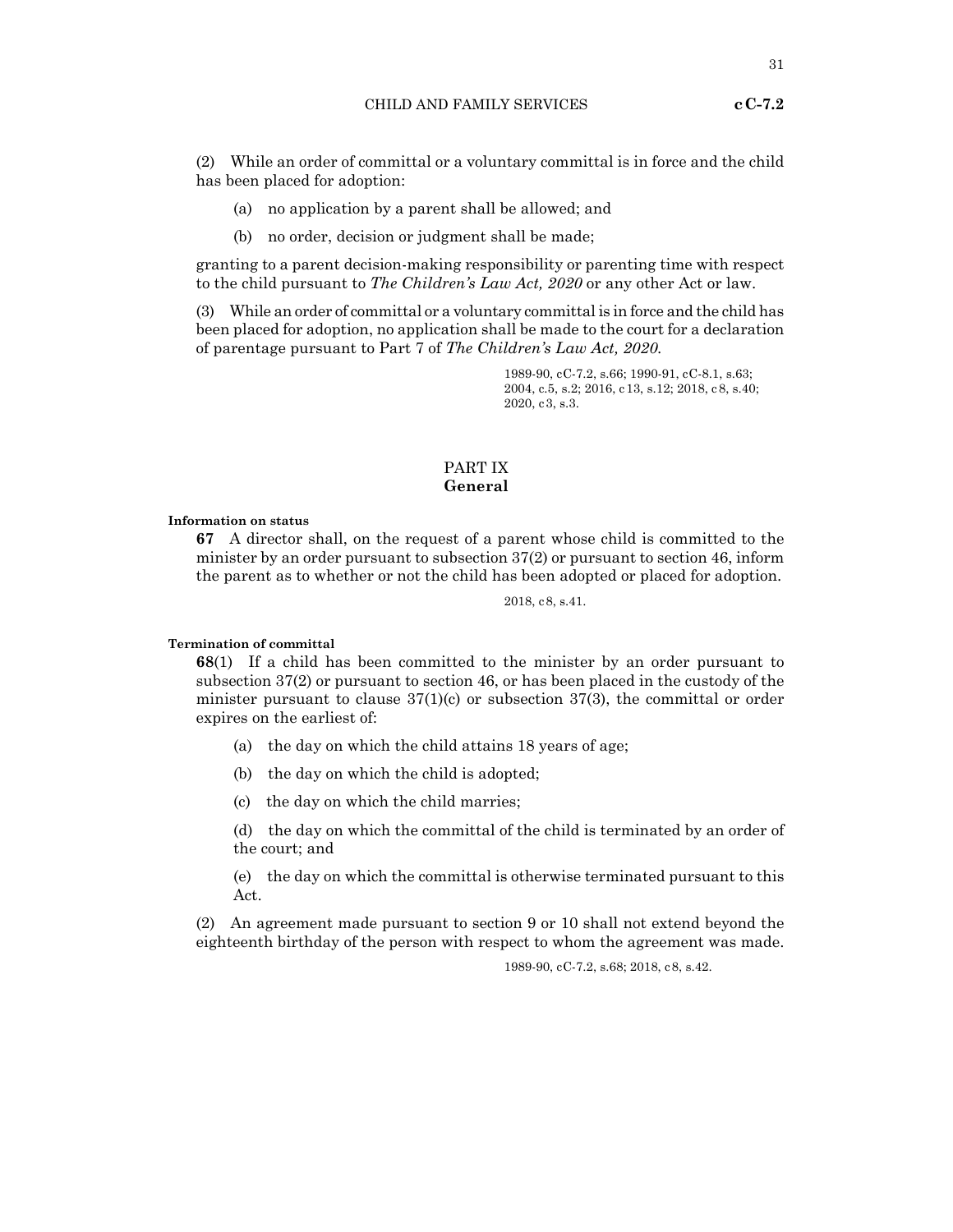#### **Extra-provincial orders**

**69**(1) If, by an order made by a court of competent jurisdiction in any other province or territory of Canada or in any state or country, full parental rights and responsibilities with respect to a child have been absolutely and for all purposes legally vested in any person, organization, province, territory, state or country or the legal representative of any of them, other than a parent of the child, the order has the same force and effect in Saskatchewan as if it had been made pursuant to this Act.

(2) Any statement, consent or declaration made by anyone in whom full parental rights and responsibilities have been vested as mentioned in subsection (1) has the same effect as it would have had if made by the parent of the child.

1989-90, cC-7.2, s.69; 2018, c8, s.43.

#### **Representation**

**70** Any party to a proceeding in court pursuant to this Act may be represented by a lawyer.

1989-90, cC-7.2, s.70; 2018, c8, s.44.

#### *Criminal Code*

**71** Except as otherwise provided, proceedings pursuant to this Act are governed, with any necessary modification, by the provisions of the *Criminal Code* relating to summary convictions insofar as they are applicable.

1989-90, cC-7.2, s.71.

#### **Subpoena**

**72**(1) On the application of a party or on its own motion, the court may, in the same manner as a judge may compel the attendance of witnesses or production of documents in summary conviction proceedings:

- (a) compel the attendance of any person at a hearing pursuant to this Act for the purpose of giving evidence; and
- (b) require the production of any document.

(2) A subpoena issued pursuant to subsection (1) may be served:

(a) by delivering it personally to the person to whom it is directed; or

(b) if the person to whom it is directed cannot be found, by leaving it for that person at his or her last or usual place of residence with a person at that place who appears to be a resident of that place and at least 16 years of age.

(3) Service of a subpoena pursuant to subsection (2) may be proved by the affidavit of the person who served it.

(4) Every subpoena issued pursuant to subsection (1) remains in force until the completion of the hearing of the matter for which it is issued.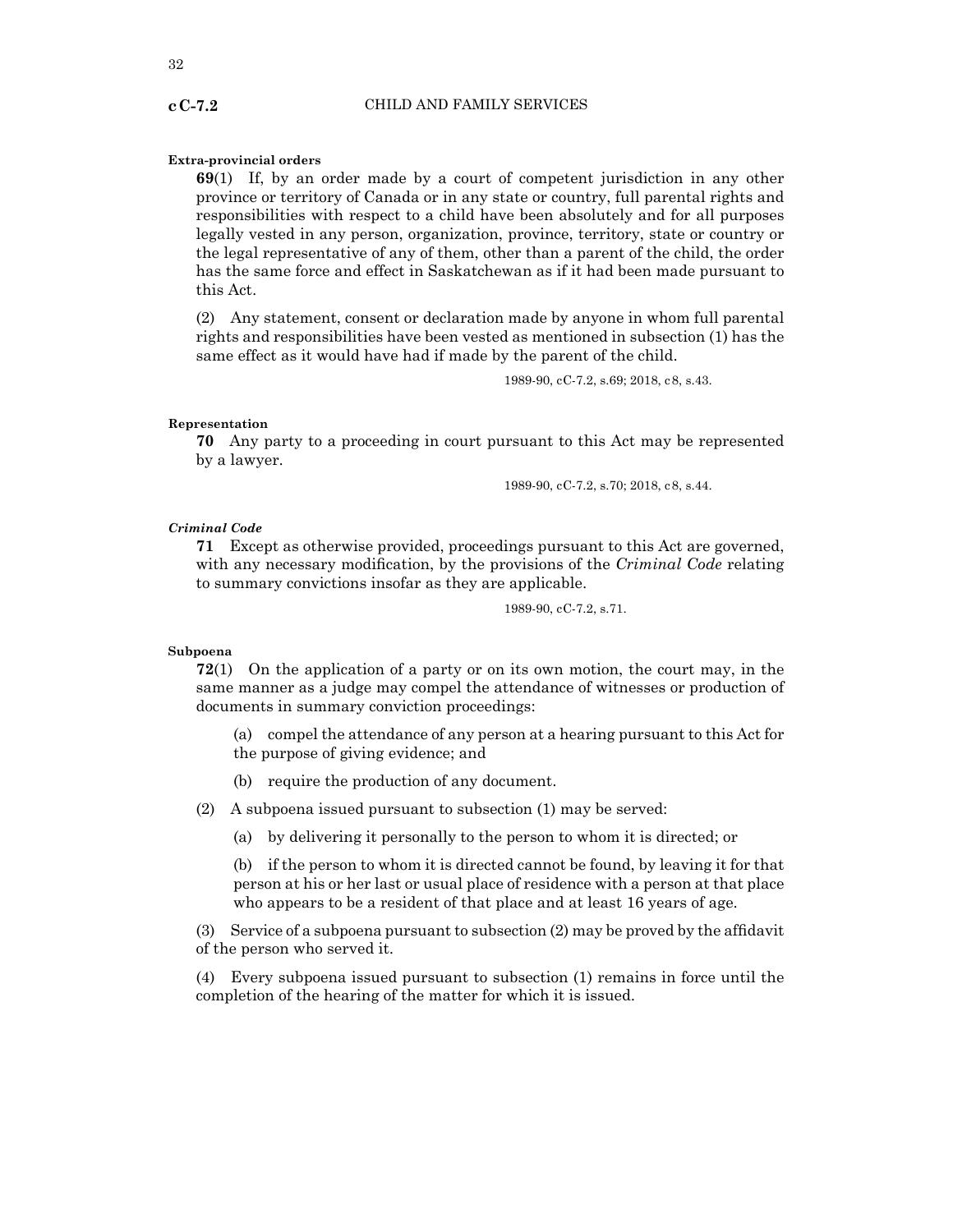**cC-7.2** 

(5) If a hearing is adjourned, a witness who has been served with a subpoena is required to attend the adjourned hearing.

(6) The court may issue a warrant to compel the attendance of a person in the same manner as a judge may issue a warrant in summary conviction proceedings if:

(a) the person fails to comply with the terms of a subpoena issued pursuant to subsection (1); and

(b) it is proved that the person was served with the subpoena.

1989-90, cC-7.2, s.72; 2018, c8, s.45.

#### **Minister and others not compellable to give evidence**

**73** Except in the case of a prosecution respecting a contravention of this Act, the minister, directors, officers and employees of the ministry, members of boards of directors of agencies, officers and employees of agencies and all other persons who are employed in or assist with the administration of this Act are not compellable to give evidence in a court or in a proceeding of a judicial nature to which the minister or a director is not a party concerning any information obtained by them or that came to their attention in the exercise of the powers, carrying out of the responsibilities or carrying out of the functions of the minister, director or agency pursuant to this Act.

2018, c8, s.46.

#### **Confidentiality**

**74**(1) Notwithstanding section 18 of *The Social Services Administration Act,* members of the board, members of family review panels, mediators, officers and employees of the ministry, members of boards of directors of agencies, officers and employees of agencies, foster parents and all other persons who are employed in or assist with the administration of this Act:

(a) shall preserve confidentiality with respect to:

(i) the name and any other information that may identify a person that comes to their attention pursuant to:

- (A) this Act;
- (B) *The Family Services Act*, not including Part III; or
- (C) *The Child Welfare Act*, not including Part II; and

(ii) any files, documents, papers or other records dealing with the personal history or record of a person that have come into existence through anything done pursuant to:

- (A) this Act;
- (B) *The Family Services Act*, not including Part III; or
- (C) *The Child Welfare Act*, not including Part II; and

(b) shall not disclose or communicate the information mentioned in clause (a) to any other person except as required to carry out the intent of this Act or as otherwise provided in this section or in the regulations.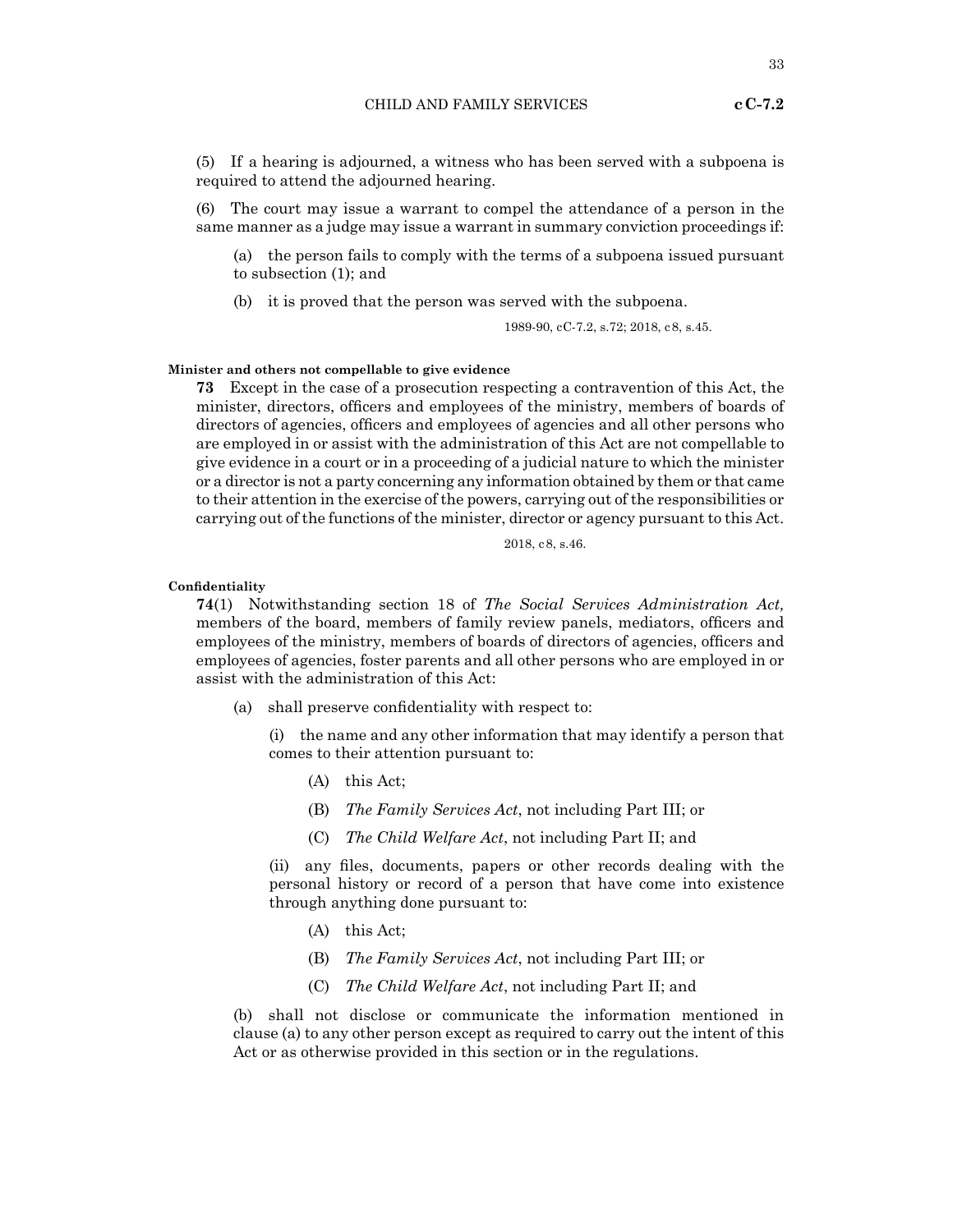(2) The minister, a director or an officer may disclose or communicate information mentioned in subsection (1) relating to a child to:

- (a) the guardian, parent or foster parent of that child; or
- (b) the child to whom the information relates.
- (3) On the request of a person, the minister or a director may:
	- (a) disclose; or
	- (b) authorize an officer to disclose;

information mentioned in subsection (1) relating to that person in any form that the minister or director considers appropriate.

(4) Notwithstanding subsection (2) or (3), no person shall, except while giving evidence in a protection hearing, disclose to anyone who is not an officer or a peace officer the name of a person who:

- (a) makes a report pursuant to section 12; and
- (b) requests that his or her name not be disclosed.

(5) Any information that may be disclosed to the person to whom it relates may, with the written consent of the person to whom it relates, be disclosed to any other person.

(5.01) The minister, the director or an officer may disclose information with respect to a person mentioned in subsection (1) without the written consent of the person to whom the information relates, in accordance with the regulations.

(5.1) Information mentioned in subsection (1) may be disclosed if, in the opinion of the minister, the benefit of the disclosure of information clearly outweighs any invasion of privacy that could result from the disclosure.

(5.2) Any information disclosed pursuant to this section may be disclosed in any form that the minister considers appropriate.

(6) Any disclosure of information pursuant to this section does not constitute a waiver of Crown privilege, solicitor-client privilege or any other privilege recognized in law.

> 1989-90, cC-7.2, s.74; 1992, c21, s.4; 1994, c35, s.16; 2014, c.E-13.1, s.62; 2016, c13, s.14.

#### **Documents forwarded to director**

**75** A clerk or local registrar of the court shall forward to a director two certified copies of any order made pursuant to this Act.

1989-90, cC-7.2, s.75.

**Time**

**76** If the time for filing any document or application with a court expires on a day on which the offices of the court are closed, the document or application may be filed on the next day on which the offices of the court are open.

1989-90, cC-7.2, s.76; 2018, c8, s.47.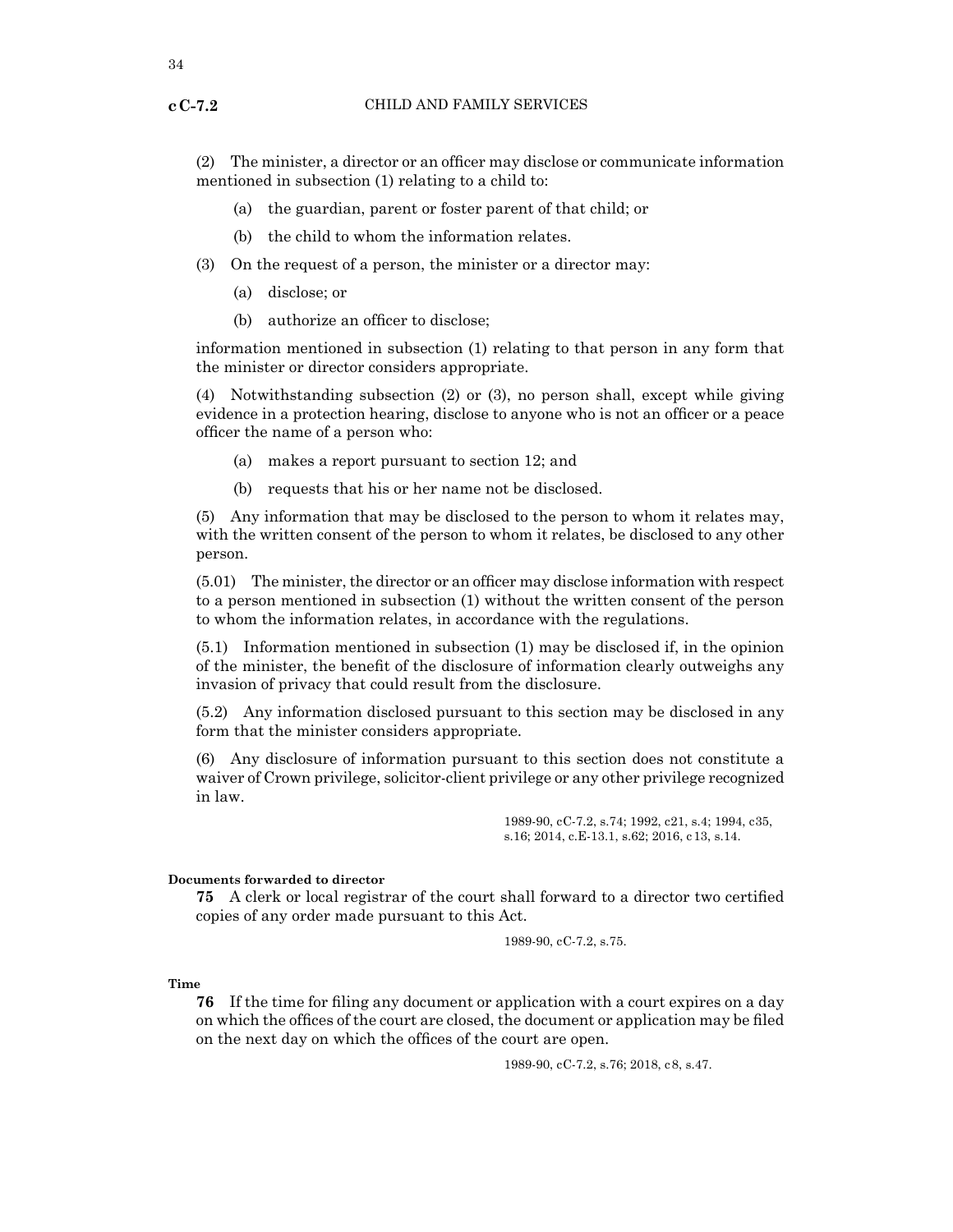**Notice**

**77**(1) Unless otherwise specifically provided, any notice required by this or the regulations to be given to any person may be given by:

(a) personal service on the person by delivery of a copy of the notice;

(b) sending a copy of the notice by registered or certified mail to the last known address of the person or to the address of the person as shown in the records of the ministry.

(2) The giving of notice pursuant to subsection (1) may be proved by an affidavit of service of the person effecting service.

(3) Notwithstanding subsection (1), a document may be served on a person by delivering a copy to the person's lawyer if the lawyer accepts service by endorsing his or her name on a true copy of the document indicating that he or she is the lawyer for that person.

(4) Notice given by registered mail or certified mail is deemed to have been given on the seventh day after the day on which the notice was mailed.

(4.1) If a person to whom any notice must be given pursuant to this Act or the regulations is outside Saskatchewan, the notice may be given in any manner provided by this Act or it may be served in any manner provided by a similar statute or regulation of the jurisdiction in which the person is present.

(5) If a doubt exists as to the person to whom a notice pursuant to this should be given, an officer may apply to the court for directions.

 $(6)$  Notice given in accordance with directions pursuant to subsection  $(5)$  is sufficient notice for the purposes of this Act.

(7) On an application without notice, the court may make an order for substituted or other service, by letter, advertisement or otherwise as it considers reasonable or it may make an order dispensing with service if the court is satisfied that:

- (a) prompt personal service of a notice cannot be effected;
- (b) a person to be served cannot be located;
- (c) the person to be served is evading service;

(d) service of the documents would endanger the safety of the child or the parent who has custody of the child; or

(e) on considering the circumstances, an order is necessary.

(8) If a court makes an order for substituted or other service pursuant to subsection (7), the court may direct the manner of proving that service has been effected.

(9) Subject to subsection (10), no proceedings other than proceedings pursuant to Part V are invalidated by failure to give a notice that is required by this Act or the regulations to be given where the failure to give notice is caused by the fact that the existence of the person to whom notice should have been given was unknown to the officer or other person who was required to give the notice.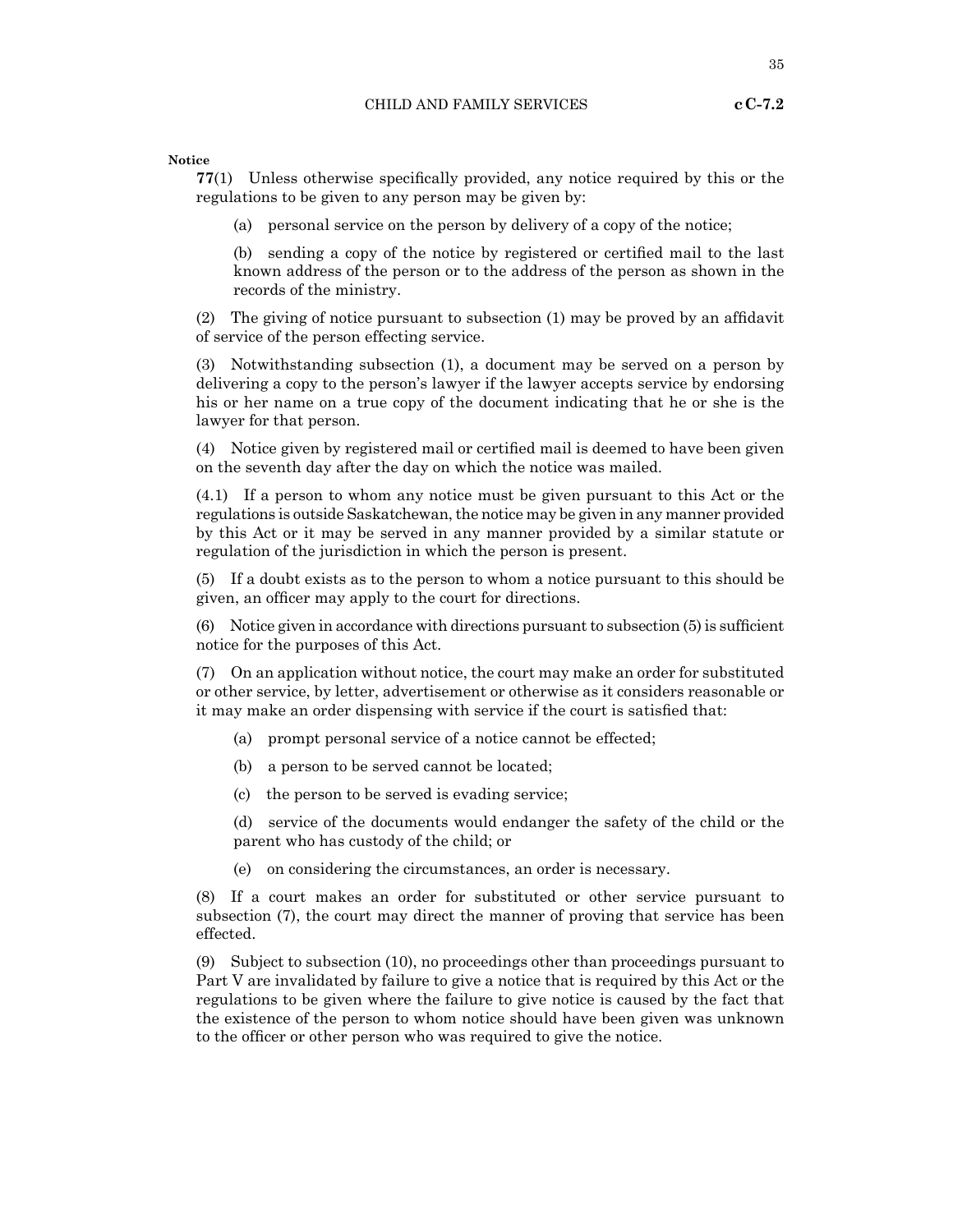(10) A person who is required to give notice pursuant to this Act or the regulations shall exercise reasonable diligence to ascertain the existence of all persons to whom notice should be given.

> 1989-90, cC-7.2, s.77; 1994, c35, s.17; 1999, c.14, s.10; 2016, c28, s.6; 2018, c8, s.48.

#### **Procedural defects**

**78** The court may, on application, waive any defect or irregularity in any proceedings pursuant to this Act other than proceedings pursuant to Part V, including a failure to act within the time prescribed by this Act.

2018, c8, s.49.

#### **Immunity**

**79** No action or proceeding lies or shall be commenced against:

- (a) the Crown in right of Saskatchewan;
- (b) the minister;
- (c) the ministry or any director, officer or employee of the ministry;
- (d) any agent of the ministry;
- (e) any peace officer; or
- (f) any agency, or any officer or employee of an agency;

if the person mentioned in clauses (a) to (f) is acting pursuant to the authority of this Act, the regulations or an order made pursuant to this Act, for anything in good faith done, caused, permitted or authorized to be done, attempted to be done or omitted to be done by that person or by any of those persons pursuant to or in the exercise or supposed exercise of any power conferred by this Act or the regulations, or in the carrying out or supposed carrying out of any order made pursuant to this Act or the regulations or any responsibility imposed by this Act or the regulations.

2018, c8, s.50.

#### **Regulations**

**80** The Lieutenant Governor in Council may make regulations:

(a) defining, enlarging or restricting the meaning of any word or expression used in this Act but not defined in this Act;

(b) prescribing standards for and governing the operation and maintenance of any facility established pursuant to section 6;

(c) governing the qualifications of officers;

(d) respecting the establishment, operation, provision and maintenance of family services;

(e) respecting the establishment, operation, provision and maintenance of dispute resolution services pursuant to section 15;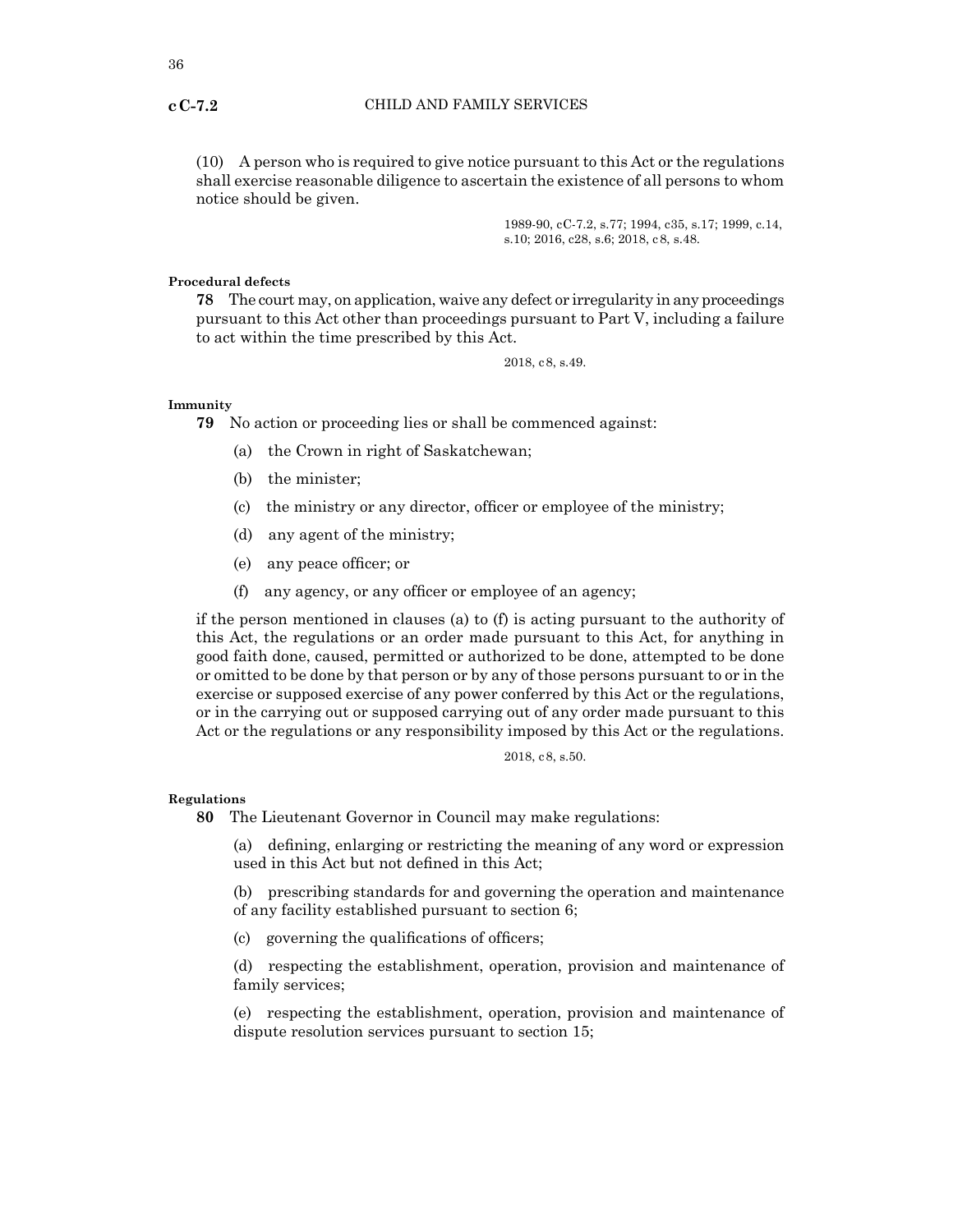(f) governing agreements between the minister and any other person or category of persons pursuant to this Act;

(g) prescribing terms and conditions under which agreements pursuant to this Act may be entered;

- (h) respecting the provision of financial assistance pursuant to this Act;
- (i) **Repealed.** 2018, c8, s.51.
- (j) **Repealed.** 2018, c8, s.51.
- (k) **Repealed.** 2018, c8, s.51.
- (l) respecting the making of applications to the court by telephone;

(m) prescribing any forms that may be required for the administration of this Act;

(n) prescribing the contents of any notice required to be made or sent pursuant to this Act;

(o) prescribing:

(i) the fees payable for any services rendered or provided pursuant to this Act;

(ii) the persons by whom and to whom the fees mentioned in subclause (i) are to be paid; and

(iii) the circumstances in which the payment of any fees mentioned in subclause (i) may be waived;

(p) establishing categories of persons providing services pursuant to this Act;

(q) prescribing the qualifications of and remuneration for any category of persons providing services pursuant to this Act;

(r) providing for the administration of programs to carry out the intent of this Act;

## (r.1) **Never proclaimed.**

(r.2) prescribing the contents of any report required pursuant to this Act;

(r.3) governing the records to be kept by any person or category of persons providing any type of service pursuant to this Act or the regulations;

(r.4) subject to section 74:

(i) governing the access of any person or category of persons with respect to any record made or kept pursuant to this Act or the regulations; and

(ii) governing the disclosure of any information collected or recorded pursuant to this Act or the regulations;

- (r.5) **Repealed.** 2018, c8, s.51.
- (r.6) with respect to any matter governed by this Act:

(i) adopting, as amended from time to time or otherwise, all or any part of any code, standard or guideline;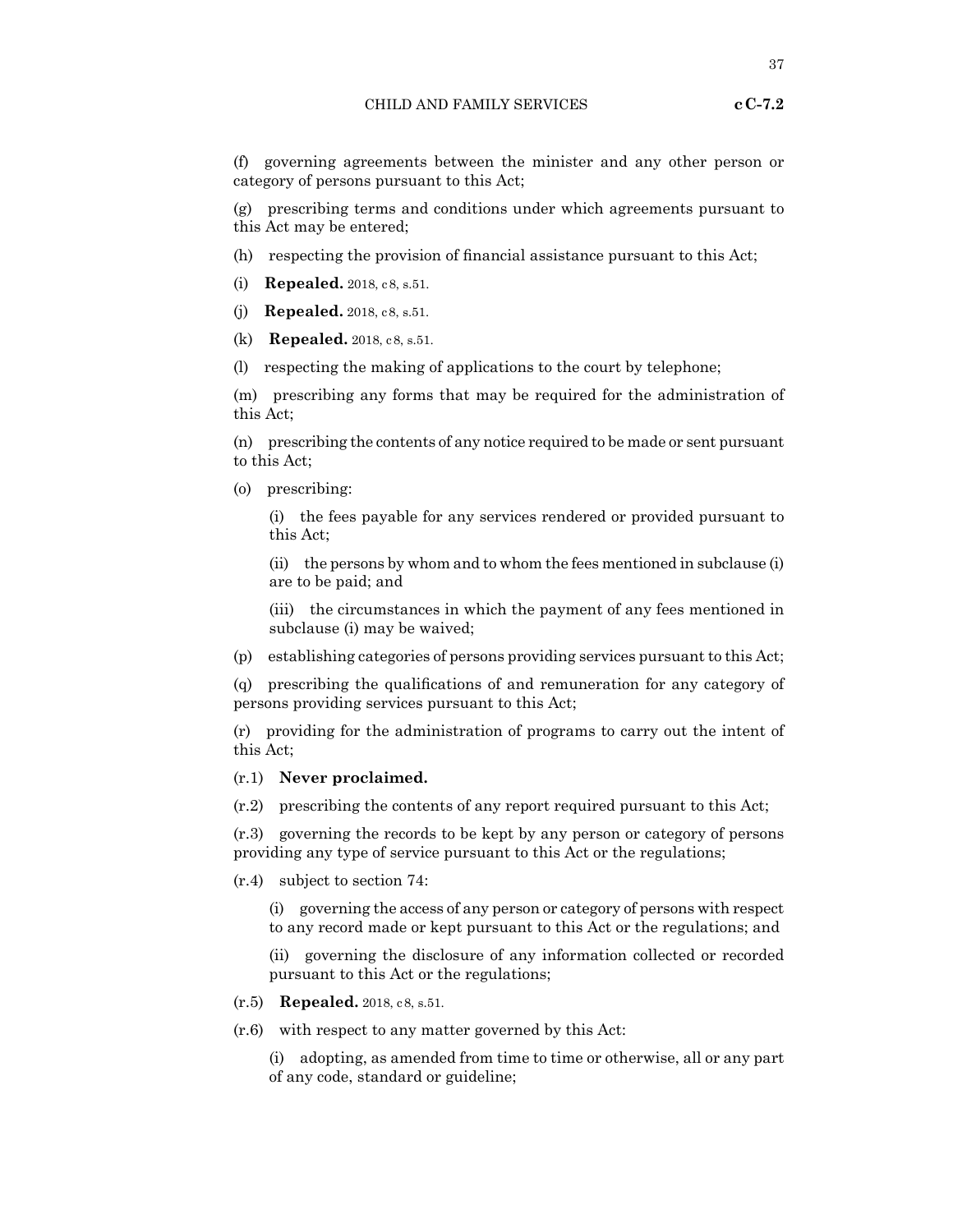(ii) amending for the purposes of this Act or the regulations any code, standard, or guideline adopted pursuant to subclause (i);

(iii) requiring compliance with a code, standard or guideline adopted pursuant to subclause (i);

(r.7) respecting the monitoring and enforcement of codes, standards or guidelines and other requirements established or adopted pursuant to this Act or the regulations;

(s) prescribing any matter or thing required or authorized by this Act to be prescribed in the regulations;

(t) respecting any other matter or thing that the Lieutenant Governor in Council considers necessary to carry out the intent of this Act.

> 1989-90, cC-7.2, s.80; 1994, c35, s.19; 2016, c13, s.16; 2018, c8, s.51.

#### **Offences**

**81**(1) For the purposes of this section, **"abuse"** means:

(a) to act or omit to act so as to result in physical injury to a child;

(b) to act or omit to act so as to result in substantial impairment of a child's mental or emotional functioning as evidenced by a mental or behavioral disorder;

- (c) to exploit a child or treat a child cruelly;
- (d) to contact a child for a sexual purpose; or

(e) to allow or encourage a child to be exposed to, or encouraged to engage in, harmful interaction for a sexual purpose.

(2) Any person who:

(a) having the care, custody, control or charge of a child, neglects, abuses, wilfully abandons or exposes the child to abuse or abandonment or causes or procures the child to be abused, abandoned or exposed;

(b) detains or harbours a child after a demand has been made by an officer or a person acting on behalf of the minister for delivery of the child;

(c) induces or attempts to induce a child who:

(i) has been taken into the care and custody of the minister by apprehension pursuant to this Act;

(ii) has been placed in the custody of the minister pursuant to clause  $37(1)(c)$  or subsection  $37(3)$ ;

(iii) has been committed to the minister pursuant to subsection 37(2) or section 46;

(iv) is deemed to be in the custody of or committed to the minister pursuant to subsection 60(2), as the case may be;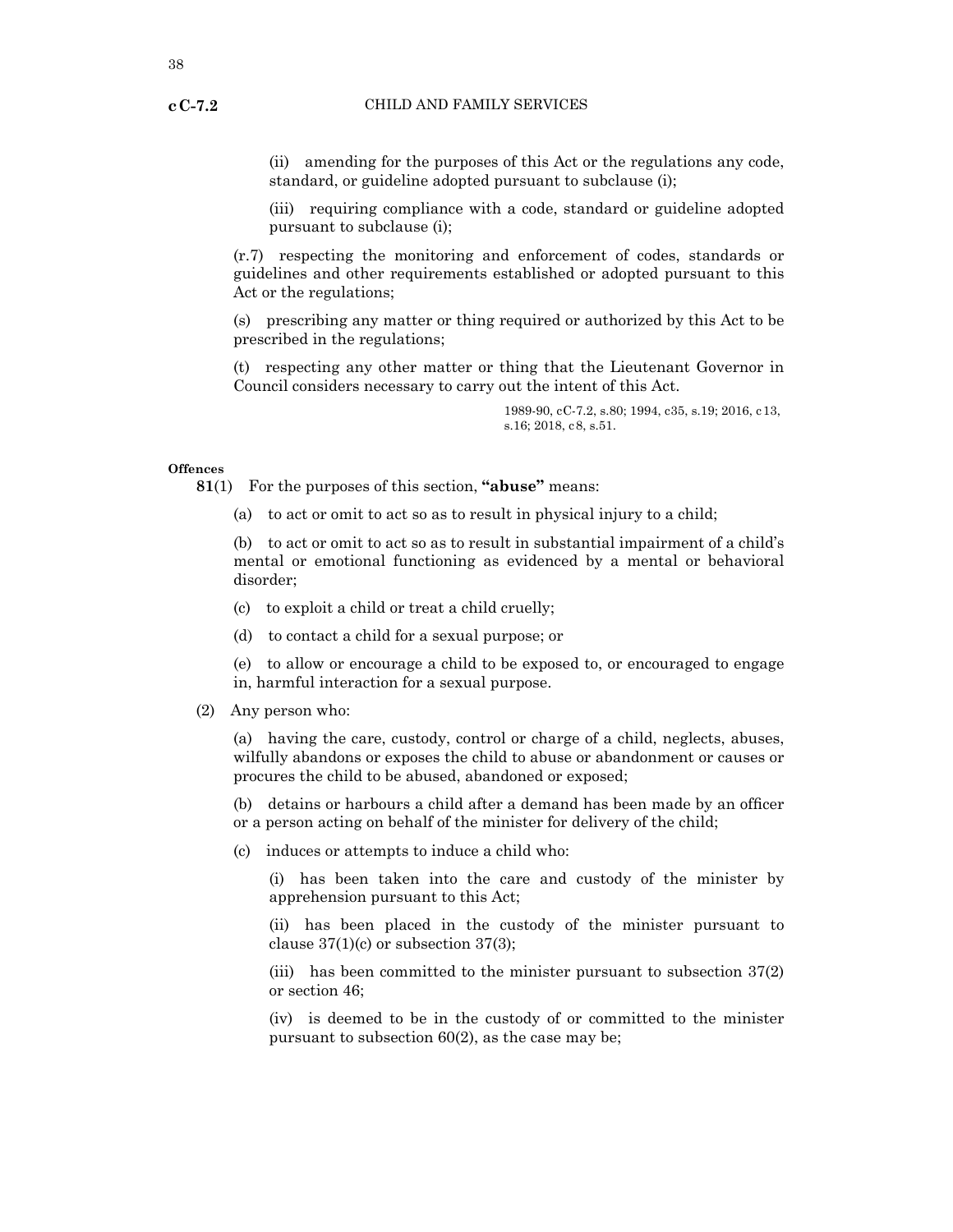- (v) is in the custody of an officer pursuant to section 7 or 8; or
- (vi) is receiving residential services pursuant to section 9 or 10;

to leave the premises in which the child has been lawfully placed;

- (d) contravenes a protective intervention order made pursuant to section 16;
- (e) contravenes subsection 12(1); or
- (f) contravenes subsection 13.1(6) or 82(4);

is guilty of an offence and liable on summary conviction to a fine of not more than \$25,000 or to imprisonment for a term of not more than 24 months or to both fine and imprisonment.

> 1989-90, cC-7.2, s.81; 1999, c14, s.11; 2018, c8, s.52.

#### **Warrant**

**82**(1) If an officer believes on reasonable and probable grounds that a contravention of clause 81(2)(b) has occurred, the officer may apply to a justice of the peace or a judge for a warrant to be issued pursuant to subsection (2).

(2) The justice of the peace or judge mentioned in subsection (1) may issue a warrant if he or she is satisfied by the oath or affirmation of an officer that the officer believes on reasonable and probable grounds that:

(a) a contravention of clause  $81(2)(b)$  has occurred; and

(b) there is evidence of a contravention of clause  $81(2)(b)$  to be found at the place to be searched.

(3) A warrant issued pursuant to subsection (2) authorizes the person named in the warrant to enter the place named in the warrant and every part of the place named in the warrant and of the premises connected with that place to:

(a) examine the place and connected premises;

(b) search for and seize and take possession of any thing that there are reasonable and probable grounds to believe will afford evidence of a contravention of clause 81(2)(b); and

(c) remove the child from the place and premises.

(4) No person shall obstruct any person who is authorized to make an entry pursuant to this section.

1989-90, cC-7.2, s.82; 2018, c8, s.53.